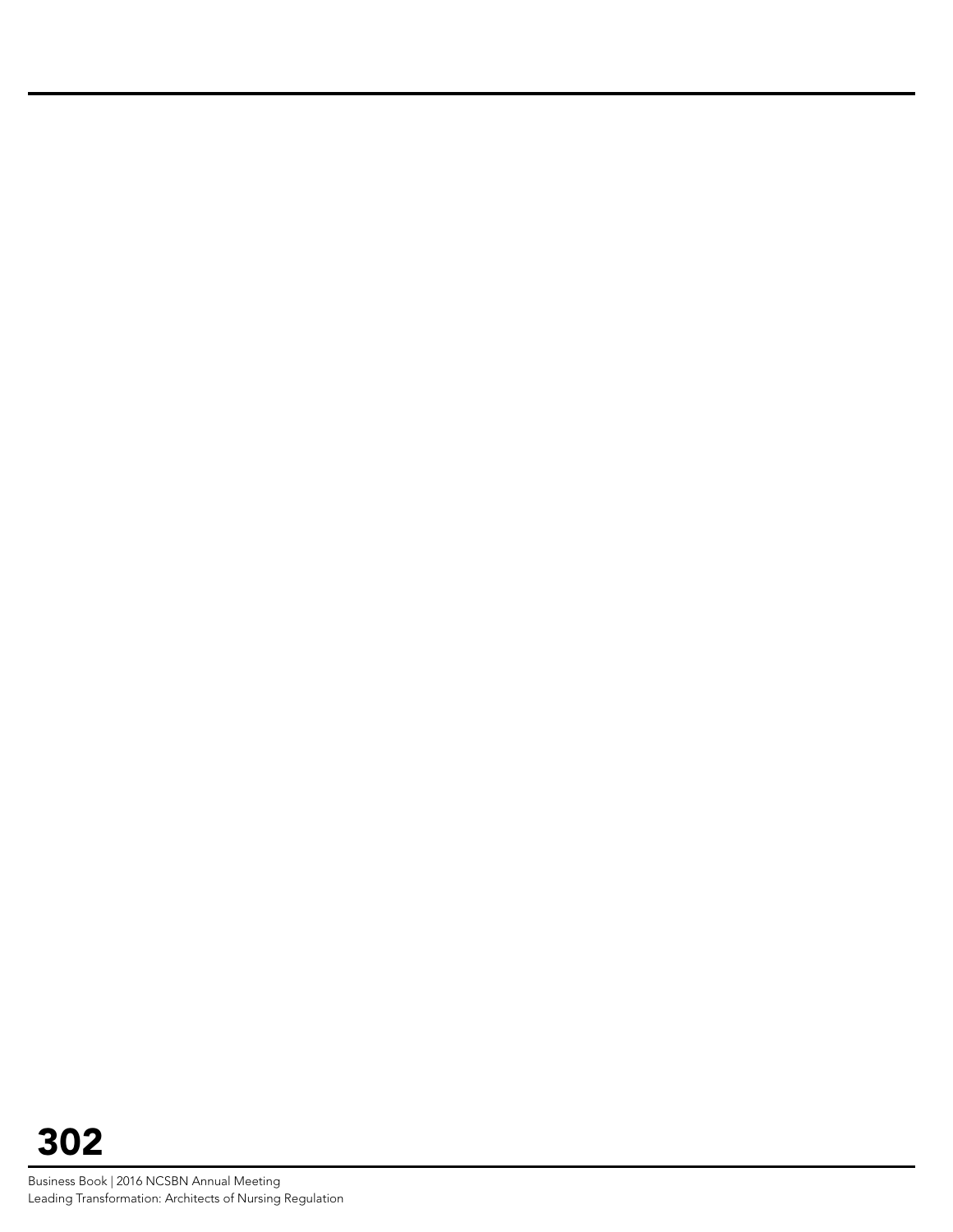# <span id="page-2-0"></span>Standing Rules of the Delegate Assembly

#### 1. Credentialing Procedures and Reports

- A. The President shall appoint the Credentials Committee, which is responsible for registering and accrediting delegates and alternate delegates.
- B. Upon registration, each delegate and alternate shall receive a badge and the appropriate number of voting devices authorized for that delegate. Delegates authorized to cast one vote shall receive one voting device. Delegates authorized to cast two votes shall receive two voting devices. Any transfer of voting devices must be made through the Credentials Committee.
- C. A registered alternate may substitute for a delegate provided the delegate turns in the delegate badge and voting device(s) to the Credentials Committee at which time the alternate is issued a delegate badge. The initial delegate may resume delegate status by the same process.
- D. The Credentials Committee shall give a report at the first business meeting. The report will contain the number of delegates and alternates registered as present with proper credentials, and the number of delegate votes present. At the beginning of each subsequent business meeting, the committee shall present an updated report listing all properly credentialed delegates and alternate delegates present, and the number of delegate votes present.

#### 2. Meeting Conduct

A. Meeting Conduct

- 1. Delegates must wear badges and sit in the section reserved for them.
- 2. All attendees shall be in their seats at least five minutes before the scheduled meeting time.
- 3. There shall be no smoking in the meeting room.
- 4. All mobile devices shall be turned off or turned to a silent mode. An attendee must leave the meeting room to answer a telephone.
- 5. A delegate's conversations with non-delegates during a business meeting must take place outside the designated delegate area.
- 6. All attendees have a right to be treated respectfully.
- 7. There shall be no videotaping, audio recording or photographing of the sessions without the written permission of NCSBN.

#### 3. Agenda

- A. Business Agenda
	- 1. The Business Agenda is prepared by the President in consultation with the Chief Executive Officer and approved by the Board of Directors.
- B. Consent Agenda
	- 1. The Consent Agenda contains agenda items that do not recommend actions.
	- 2. The Board of Directors may place items on the Consent Agenda that may be considered received without discussion or vote.
	- 3. An item will be removed from the Consent Agenda for discussion or vote at the request of any delegate.
	- 4. All items remaining on the Consent Agenda will be considered received without discussion or vote.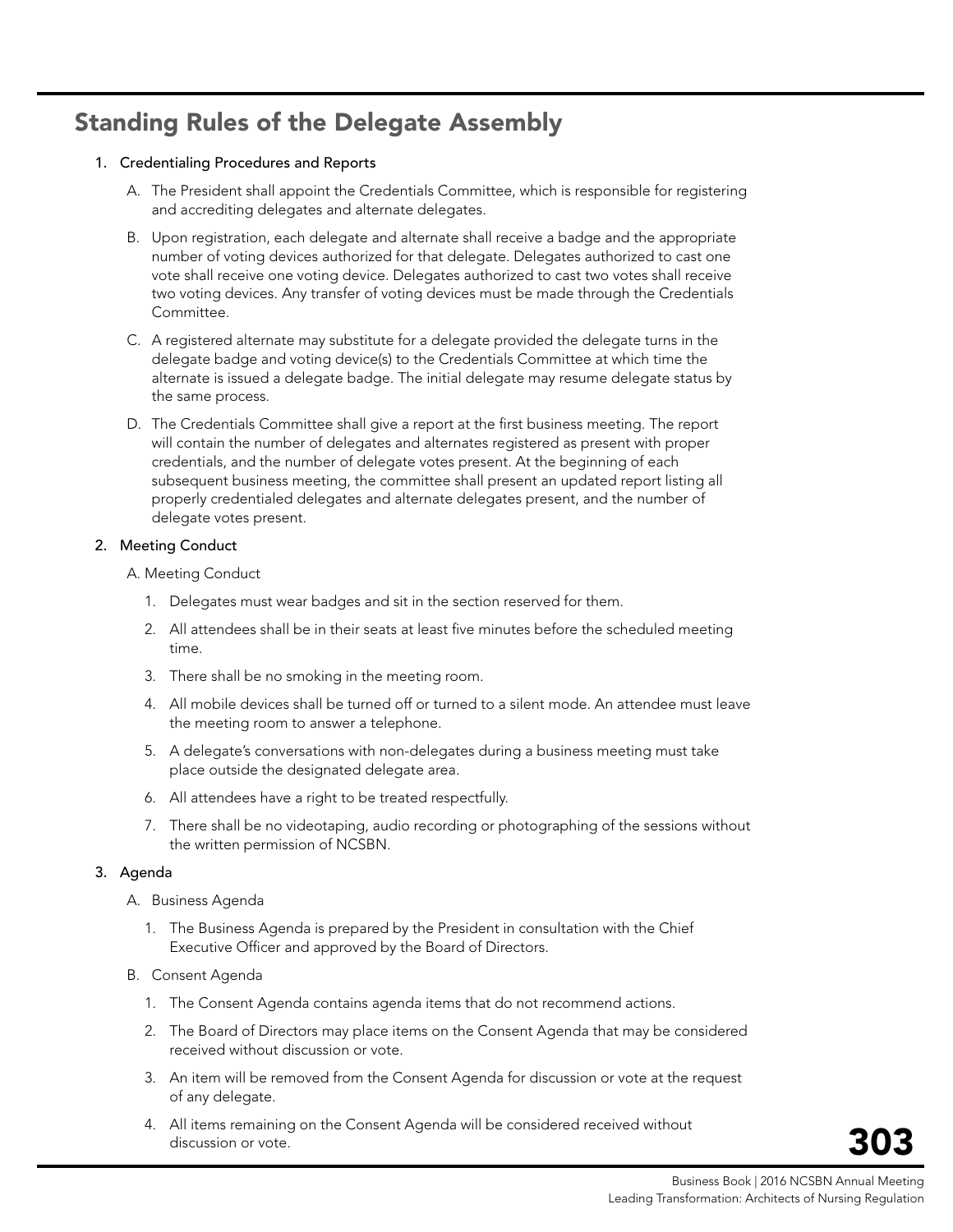#### 4. Motions or Resolutions

- A. Only delegates, members of the Board of Directors, and the NCLEX® Examination Committee may present motions or resolutions to the Delegate Assembly. Resolutions or motions made by the NCLEX® Examination Committee are limited to those to approve test plans pursuant to Article X, Section 1(a) of the bylaws of the National Council.
- B. All motions, resolutions and amendments shall be in writing and on triplicate motion paper signed by the maker and a second. All motions, resolutions and amendments must be submitted to the Delegate Assembly Chair and the Parliamentarian. All resolutions and non-procedural main motions must also be submitted to the Chair of the Resolutions Committee before being presented to the Delegate Assembly.
- C. The Resolutions Committee will evaluate motions and resolutions in accordance with the following established criteria:
	- a. Determination of consistency with NCSBN articles of incorporation, bylaws, mission, vision, strategic initiative(s), objectives and policies;
	- b. Determination of relationship to ongoing programs and services;
	- c. Will not duplicate concurrent programs and services;
	- d. Determination that no negative legal or business implications are anticipated; and
	- e. Financial impact, including budget estimates of expense and/or revenue and funding
- D. The Resolutions Committee shall review motions and resolutions submitted before Thursday, Aug. 18, 2016 at 3:30 pm. Resolution or motion-makers are encouraged to submit motions and resolutions to the Resolutions Committee for review before this deadline.
- E. The Resolutions Committee will convene its meeting on Thursday, Aug. 18, 2016 at 3:30 pm and schedule a mutually agreeable time during the meeting to meet with each resolution or motion-maker. The Resolutions Committee shall meet with the resolution or motionmaker to prepare resolutions or motions for presentation to the Delegate Assembly and to evaluate the resolution or motion in accordance with the established criteria. The Committee Chair shall notify the Delegate Assembly of the Committee's review, analysis, and evaluation of each resolution and motion referred to the Committee.
- F. If a member of the Delegate Assembly wishes to introduce a non-procedural main motion or resolution after the deadline of 3:30 pm on Thursday, Aug. 18, 2016, the request shall be submitted under New Business; provided that the maker first submits the resolution or motion to the Chair of the Resolutions Committee. All motions or resolutions submitted after the deadline must be presented with a written analysis that addresses the motion or resolution's consistency with the established review criteria. The member submitting such a motion or resolution shall provide written copies of the motion or resolution to all delegates. A majority vote of the delegates shall be required to grant the request to introduce this item of business. The Resolutions Committee shall advise the Delegate Assembly where the required analyses have not been performed and/or recommend deferral of a vote on the motion pending further analysis.

#### 5. Debate at Business Meetings

- A. Order of Debate: Delegates shall have the first right to speak. Non-delegate members and employees of Member Boards including members of the Board of Directors, followed by Associate Members, may speak only after all delegates have spoken.
- B. Any person who wishes to speak shall go to a microphone. When recognized by the Chair, the speaker shall state his or her name and Member Board or organization.
- C. No person may speak in debate more than twice on the same question on the same day, or longer than four minutes per speech, without permission of the Delegate Assembly, granted by a majority vote without debate.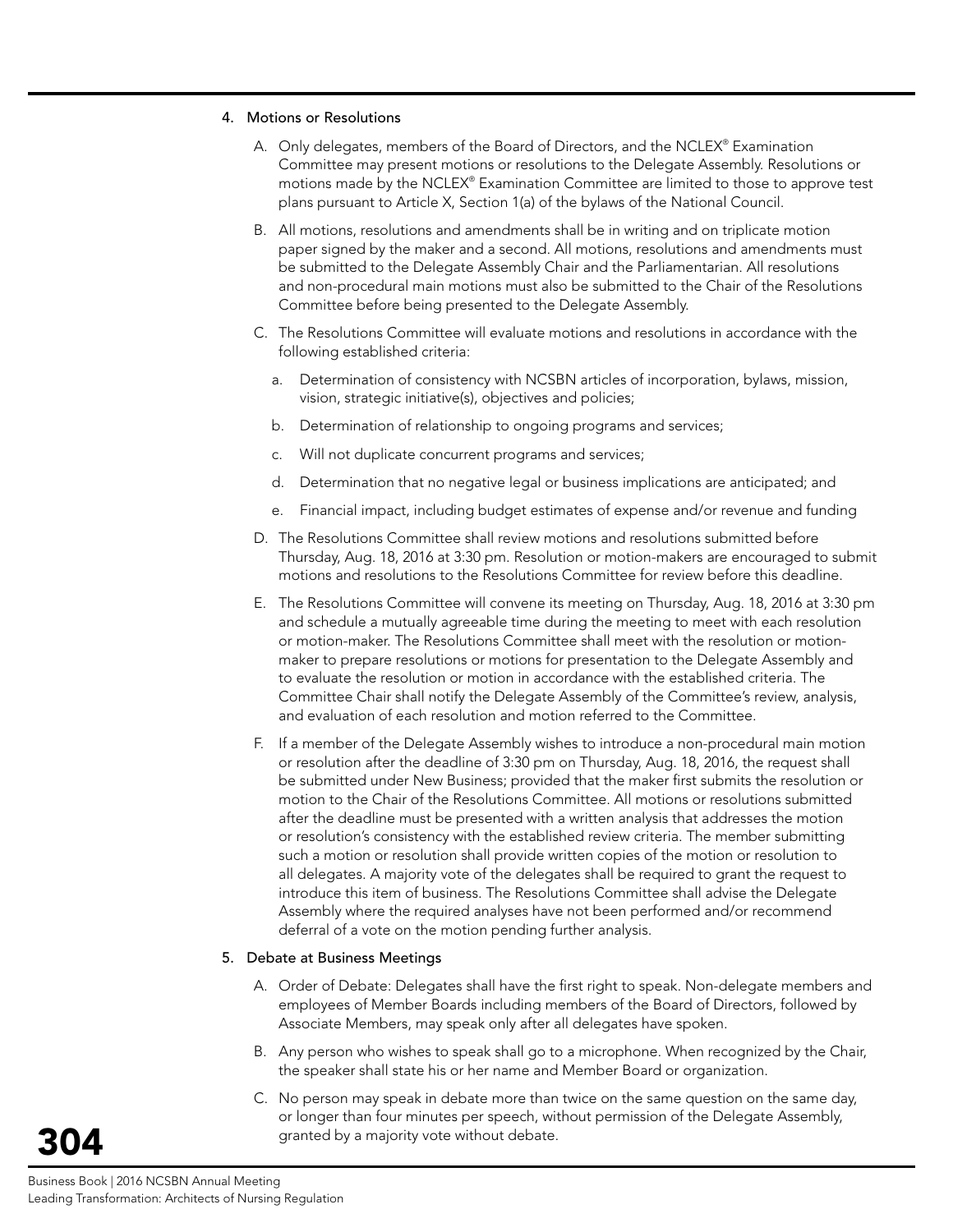- D. A red card raised at a microphone interrupts business for the purpose of a point of order, a question of privilege, orders of the day, a parliamentary inquiry or an appeal. Any of these motions takes priority over regular debate.
- E. A timekeeper will signal when the speaker has one minute remaining, and when the allotted time has expired.
- F. The Delegate Assembly may by a majority vote go into executive session. The enacting motion shall specify those permitted to attend.

#### 6. Nominations and Elections

- A. Any member who intends to be nominated from the floor is required to submit their completed nomination form and must meet with the Leadership Succession Committee the day before adoption of the slate of candidates by the Delegate Assembly.
- B. A delegate making a nomination with a motion form from the floor shall have two minutes to list the qualifications of the nominee.
- C. Electioneering for candidates is prohibited except during the candidate forum.
- D. The voting strength for the election shall be determined by those registered by 5:00 pm on Wednesday, Aug. 17, 2016.
- E. Election for officers, directors, and members of the Leadership Succession Committee shall be held Thursday, Aug. 18, 2016 from 8:30–8:45 am.
- F. If more than one position is listed on a ballot, each delegate may cast one vote for each position. Cumulative voting for individual candidates is not permitted.
- G. If no candidate receives the required vote for an office and repeated balloting is required, the president shall immediately announce run-off candidates and the time for the run-off balloting.
- H. If, on the first ballot, no candidate for officer or director receives a majority vote, or if not all positions on the ballot are filled by a candidate receiving a majority vote, the run-off balloting shall proceed as follows:
	- 1. Where only one open position is on the ballot, the run-off shall be limited to the two candidates receiving the highest number of votes.
	- 2. If there is more than one position on the ballot and only one position is not filled by a candidate(s) receiving a majority vote on the first ballot, the run-off shall be limited to the two unelected candidates receiving the highest number of votes on the first ballot.
	- 3. If more than one position is not filled by a candidate(s) receiving a majority vote on the first ballot, the run-off shall be limited to up to twice the number of candidates as there are open positions to be filled on the second ballot, the candidates to be selected for inclusion on the second ballot will be in the order of the votes received on the first ballot.
	- 4. In the event there remains an unfilled position after the second ballot, the candidate receiving the fewest votes on the second ballot shall be removed from the next run-off ballot.
	- 5. If there is a tie vote on the third ballot or if a position remains unfilled after the third ballot, the final selection shall be determined by lot.

#### 7. Forums

A. Scheduled Forums: The purpose of scheduled forums is to provide information helpful for decisions and to encourage dialogue among all delegates on the issues presented at the forum. All delegates are encouraged to attend forums to prepare for voting during the Delegate Assembly. Forum facilitators will give preference to voting delegates who wish to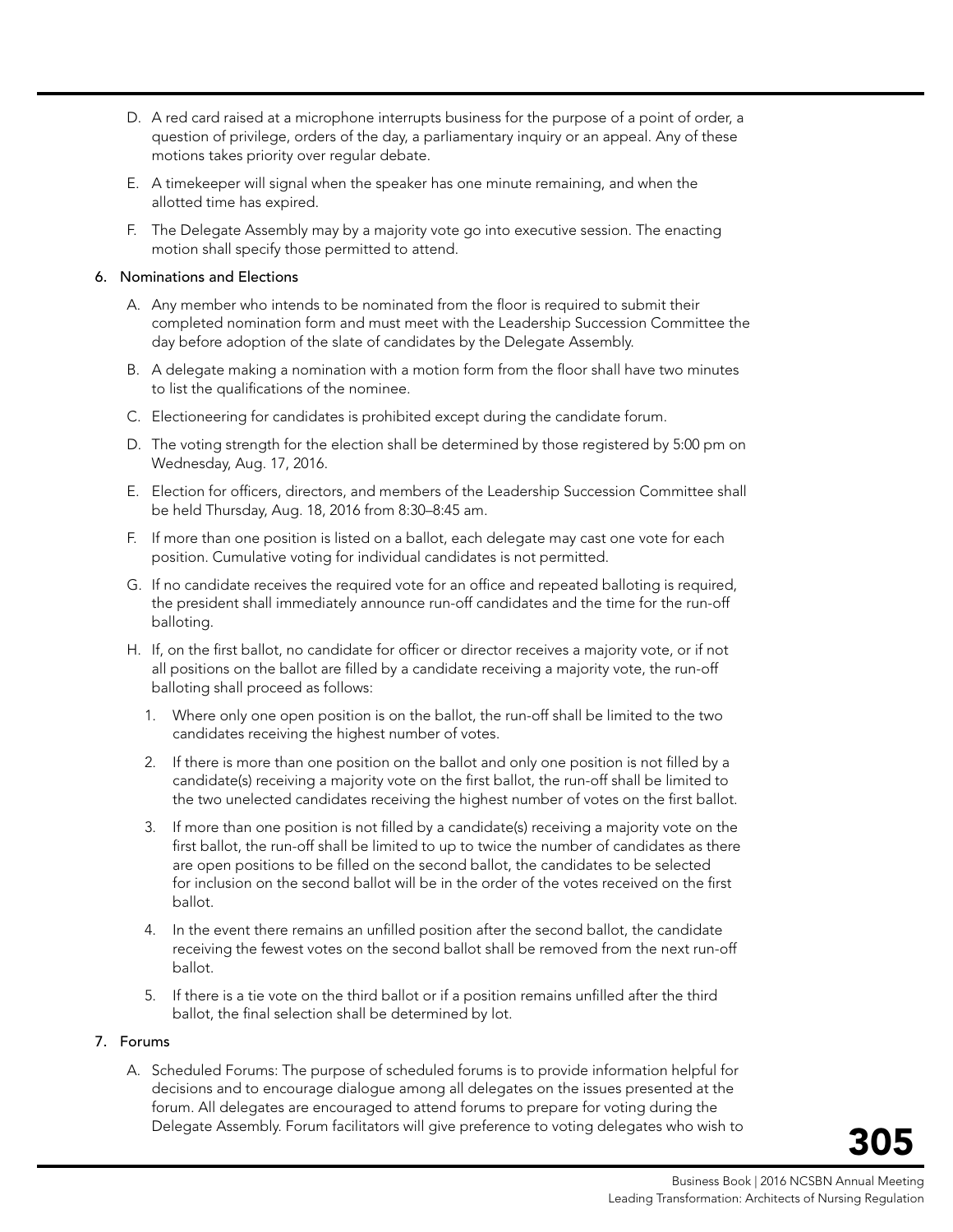raise questions and/or discuss an issue. Guests may be recognized by the Chair to speak after all delegates, non-delegate members and employees of member Boards have spoken.

- B. Open Forum: Open forum time may be scheduled to promote dialogue and discussion on issues by all attendees. Attendee participation determines the topics discussed during an Open Forum. The president will facilitate the Open Forum.
- C. To ensure fair participation in forums, the forum facilitators may, at their discretion, impose rules of debate.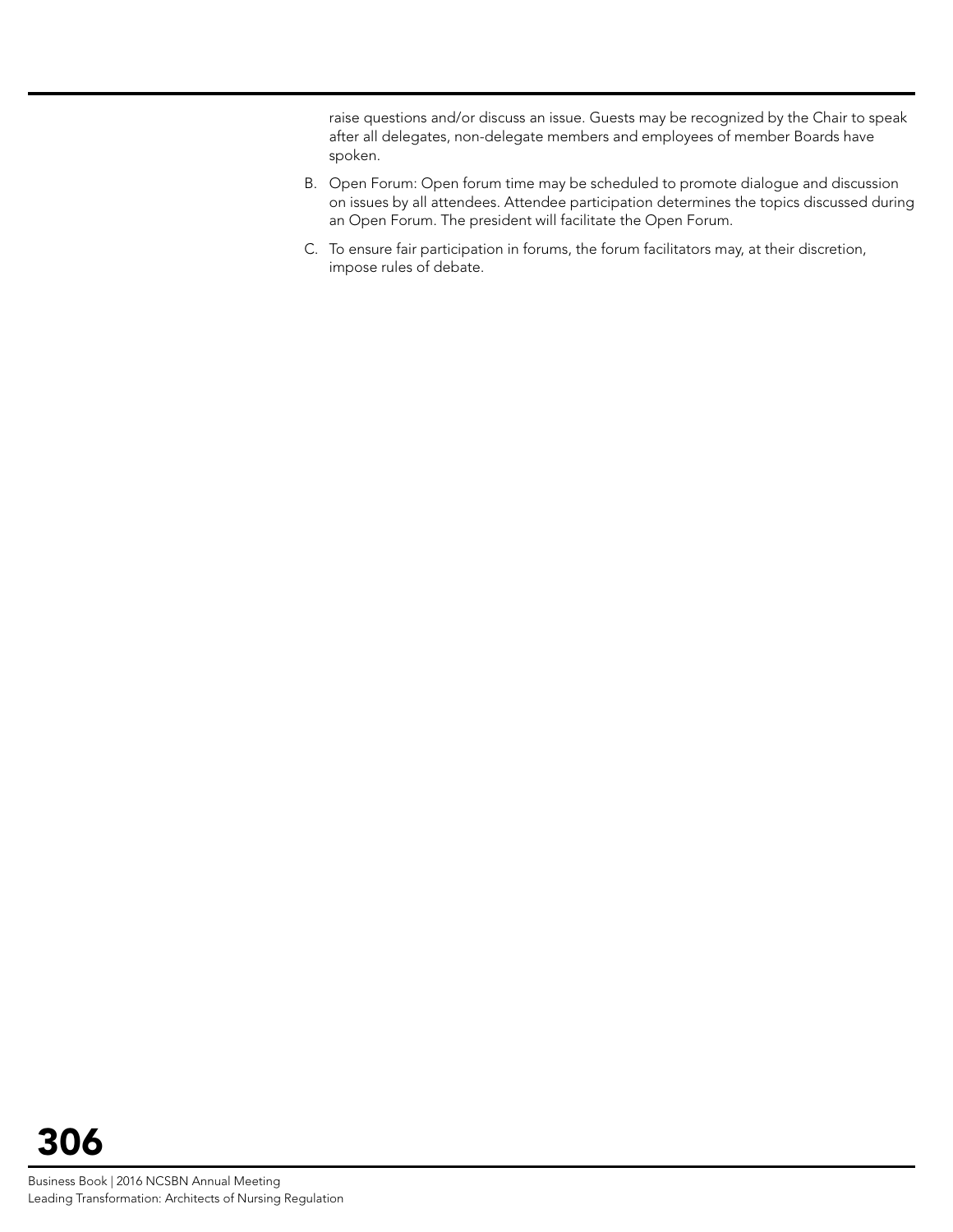# <span id="page-6-0"></span>Orientation Manual for Delegate Assembly Participants

The purpose of the Orientation Manual is to provide information about the mission, governance and operations of NCSBN. It is hoped that this manual will facilitate the active participation of all Delegate Assembly participants as well as the Board of Directors (BOD) and committee members.

Following a brief discussion of NCSBN's history, this manual will describe the organization's structure, functions, policies and procedures.

# History

The concept of an organization such as NCSBN had its roots as far back as August 1912 when a special conference on state registration laws was held during the American Nurses Association (ANA) convention. At that time, participants voted to create a committee that would arrange an annual conference for people involved with state boards of nursing to meet during the ANA convention. It soon became evident that the committee required a stronger structure to deal with the scope of its concerns. However, for various reasons, the committee decided to remain within the ANA.

Boards of nursing also worked with the National League for Nursing Education (NLNE), which, in 1932, became the ANA's Department of Education. In 1933, by agreement with ANA, NLNE accepted responsibility for advisory services to the State Boards of Nurse Examiners (SBNE) in all education and examination-related matters. Through its Committee on Education, NLNE set up a subcommittee that would address, over the following decade, state board examination issues and problems. In 1937, NLNE published A Curriculum Guide for Schools of Nursing. Two years later, NLNE initiated the first testing service through its Committee on Nursing Tests.

Soon after the beginning of World War II, nurse examiners began to face mounting pressures to hasten licensing and to schedule examinations more frequently. In response, participants at a 1942 NLNE conference suggested a "pooling of tests" whereby each state would prepare and contribute examinations in one or more subjects that could provide a reservoir of test items. They recommended that the Committee on Nursing Tests, in consultation with representative nurse examiners, compile the tests in machine-scorable form. In 1943, the NLNE board endorsed the action and authorized its Committee on Nursing Tests to operate a pooling of licensing tests for interested states (the State Board Test Pool Examination or SBTPE). This effort soon demonstrated the need for a clearinghouse whereby state boards could obtain information needed to produce their test items. Shortly thereafter, a Bureau of State Boards of Nursing began operating out of ANA headquarters.

The bureau was incorporated into the ANA bylaws and became an official body within that organization in 1945. Two years later, the ANA board appointed the Committee for the Bureau of State Boards of Nurse Examiners, which was comprised of full-time professional employees of state boards.

In 1961, after reviewing the structure and function of the ANA and its relation to state boards of nursing, the committee recommended that a council replace it. Although council status was achieved, many people continued to be concerned about potential conflicts of interest and recognized the often-heard criticism that professional boards serve primarily the interests of the profession they purport to regulate.

In 1970, following a period of financial crisis for the ANA, a council member recommended that a free-standing federation of state boards be established. After a year of study by the state boards, this proposal was overwhelmingly defeated when the council adopted a resolution to remain with the ANA. However, an ad hoc committee was appointed later to examine the feasibility of the council becoming a self-governing incorporated body. At the council's 1977 meeting, a task force was elected and charged with the responsibility of proposing a specific plan for the formation of a new independent organization. On June 5, 1978, the Delegate Assembly of ANA's Council of State Boards of Nursing voted 83 to 8 to withdraw from ANA to form the National Council of State Boards of Nursing.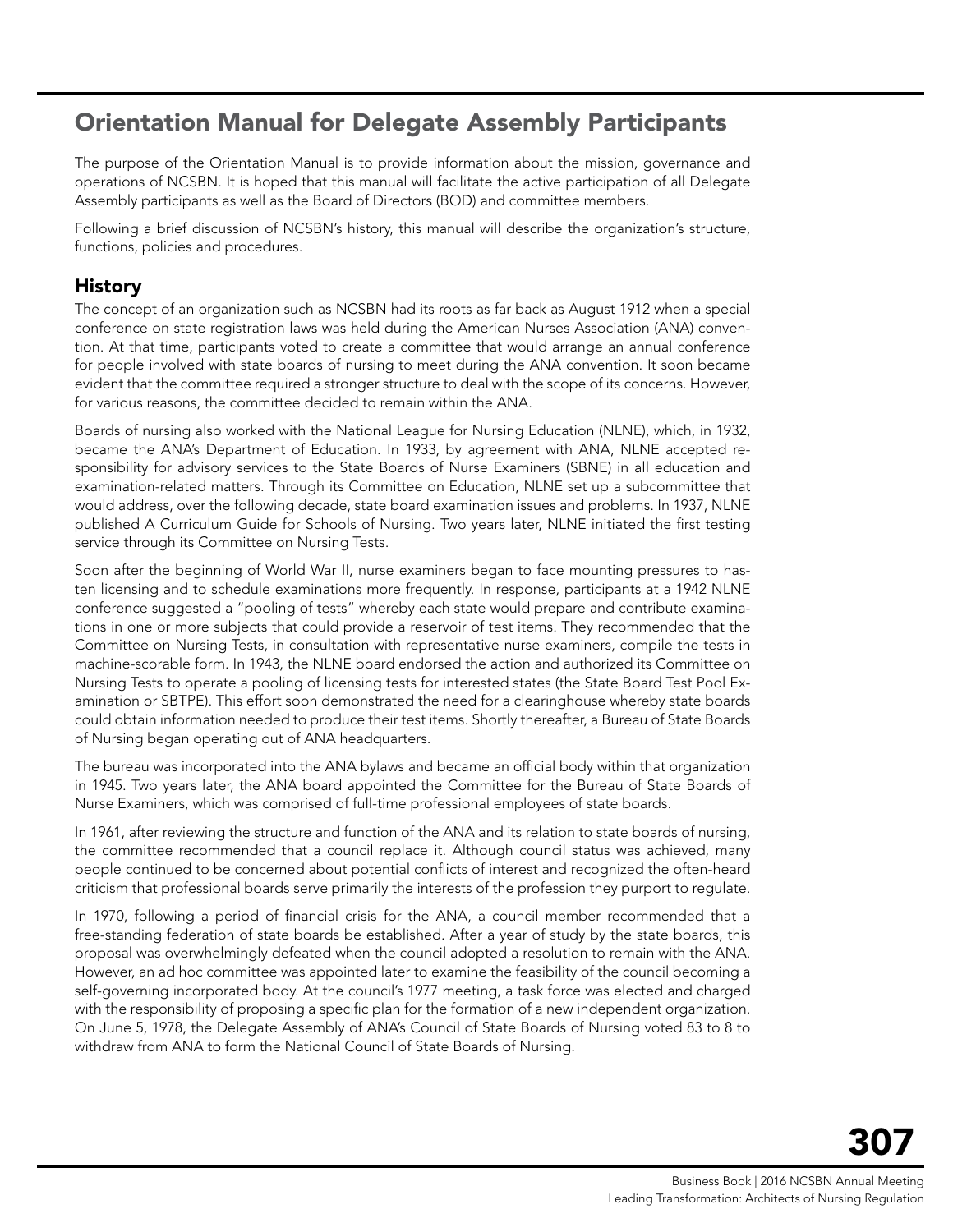## Organizational Mission, Strategic Initiatives and Outcomes

NCSBN provides education, service and research through collaborative leadership to promote evidencebased regulatory excellence for patient safety and public protection.

NCSBN currently has five strategic initiatives for fiscal years 2014-2016:

- Advance regulatory relevance and responsiveness to changes in health care.
- Promote regulatory solutions to address borderless health care delivery.
- Expand the active engagement and leadership potential of all members.
- Develop competency assessments to support the future of health care and the advancement of regulatory excellence.
- Promote evidence-based regulation.

To achieve its strategic initiatives, NCSBN identifies expected outcomes, under which performance measures for achieving these outcomes are developed, assessed and refined each fiscal year and provide the organization with a flexible plan within a disciplined focus. Annually, the BOD evaluates the accomplishment of strategic initiatives and objectives, and the directives of the Delegate Assembly.

# Organizational Structure and Function

#### **MEMBERSHIP**

Membership in NCSBN is extended to those BONs that agree to use, under specified terms and conditions, one or more types of licensing examinations developed by NCSBN. At the present time, there are 59 member boards, including those from the District of Columbia, the U.S. Virgin Islands, Guam, American Samoa and the Northern Mariana Islands. BONs may become member boards upon approval of the Delegate Assembly, and execution of a contract for using the NCLEX-RN® Examination and/or the NCLEX-PN® Examination. Revisions to the bylaws by the membership in 2007 also allow for advanced practice nurse boards to become full members.

Member boards maintain their good standing through compliance with all membership terms and conditions and bylaws. In return, they receive the privilege of participating in the development and use of NCSBN's licensure examinations. Member boards also receive information services, public policy analyses and research services. Member boards that fail to adhere to the conditions of membership may have their membership terminated by the BOD. They may then choose to appeal the BOD's decision to the Delegate Assembly.

Associate members are authorized nurse regulatory bodies from other countries, must pay an annual membership fee and be approved for membership by the Delegate Assembly. NCSBN has 24 associate members:

- Association of Registered Nurses of Newfoundland and Labrador
- **Association of Registered Nurses of Prince** Edward Island
- Bermuda Nursing Council
- College and Association of Registered Nurses of Alberta
- College of Licensed Practical Nurses of Alberta
- College of Licensed Practical Nurses of British Columbia
- College of Licensed Practical Nurses of Manitoba
- College of Licensed Practical Nurses of Newfoundland and Labrador
- College of Licensed Practical Nurses of Nova Scotia
- College of Nurses of Ontario
- College of Registered Nurses of British Columbia
- College of Registered Nurses of Manitoba
- College of Registered Nurses of Nova Scotia
- Nurses Association of New Brunswick
- Nursing and Midwifery Board of Australia
- Nursing and Midwifery Board of Ireland

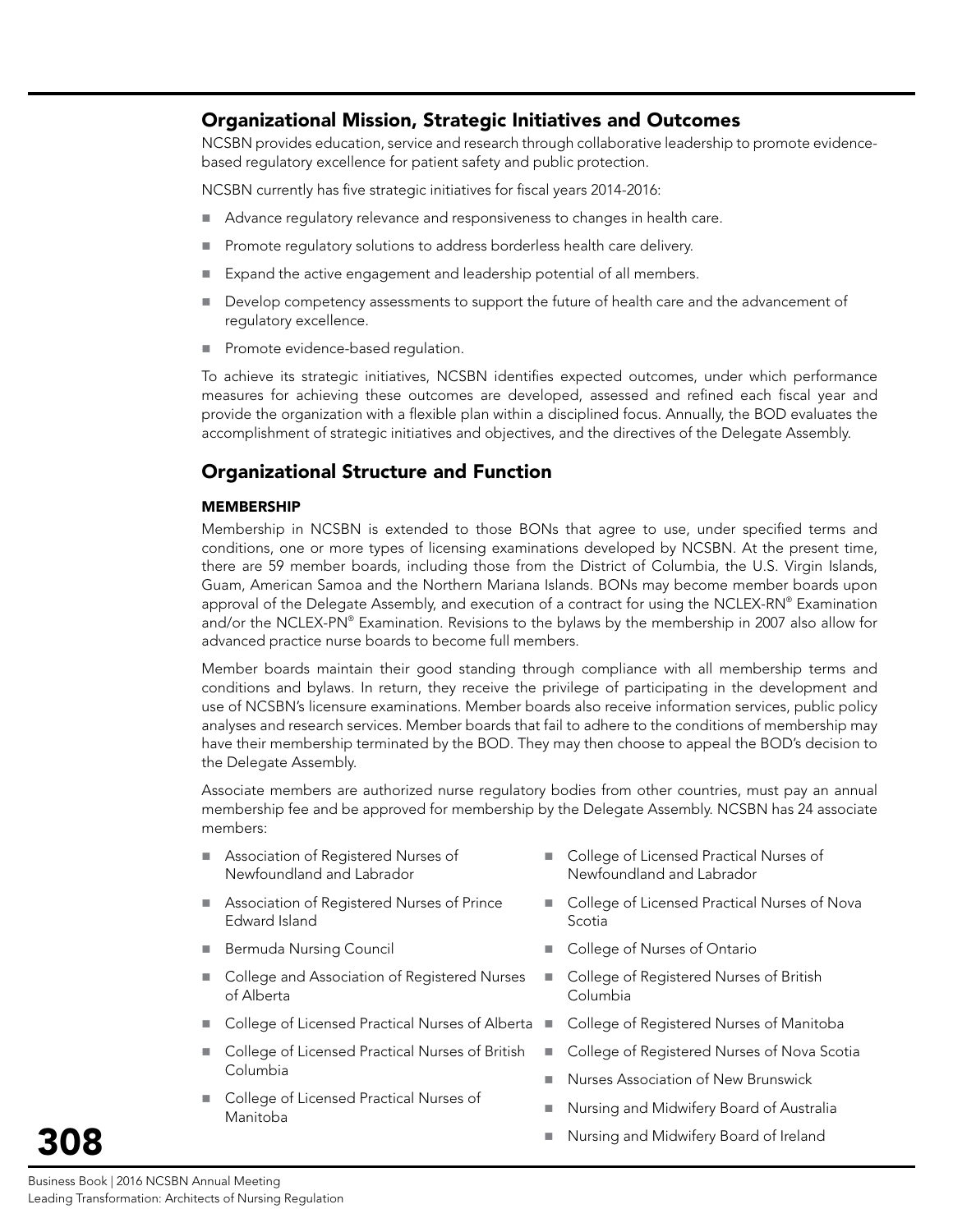- Nursing and Midwifery Council of New South Wales
- Nursing Council of New Zealand
- Ordre des infirmières et infirmiers du Québec
- Registered Nurses Association of the Northwest Territories and Nunavut
- Saskatchewan Association of Licensed Practical Nurses
- Saskatchewan Registered Nurses' Association
- **Singapore Nursing Board** 
	- Yukon Registered Nurses Association

#### AREAS

NCSBN's membership is divided into four geographic areas. The purpose of this division is to facilitate communication, encourage regional dialogue on relevant issues and provide diversity of BOD and committee representation. Delegates elect area directors from their respective Areas through a majority vote of the Delegate Assembly. In addition, there are four elected directors-at-large.

- Area I members include: Alaska, American Samoa, Arizona, California-RN, California-VN, Colorado, Guam, Hawaii, Idaho, Montana, Nevada, New Mexico, Northern Mariana Islands, Oregon, Utah, Washington and Wyoming.
- Area II members include: Illinois, Indiana, Iowa, Kansas, Michigan, Minnesota, Missouri, Nebraska, Nebraska-APRN, North Dakota, Ohio, South Dakota, West Virginia-PN, West Virginia-RN and Wisconsin.
- Area III members include: Alabama, Arkansas, Florida, Georgia, Kentucky, Louisiana-PN, Louisiana-RN, Mississippi, North Carolina, Oklahoma, South Carolina, Tennessee, Texas and Virginia.
- Area IV members include: Connecticut, Delaware, District of Columbia, Maine, Maryland, Massachusetts, New Hampshire, New Jersey, New York, Pennsylvania, Rhode Island, Vermont and U.S. Virgin Islands.

#### DELEGATE ASSEMBLY

The Delegate Assembly is the membership body of NCSBN and comprises delegates who are designated by the Member Boards. Each Member Board has two votes and may name two delegates and alternates. The Delegate Assembly meets at NCSBN's Annual Meeting, traditionally held in early August. Special sessions can be called under certain circumstances.

At the Annual Meeting, delegates elect officers and directors and members of the Leadership Succession Committee (LSC) by majority and plurality vote respectively. They also receive and respond to reports from officers and committees. They may revise and amend the bylaws by a two-thirds vote, providing the proposed changes have been submitted at least 45 days before the session. In addition, the Delegate Assembly adopts the mission statement, strategic initiatives of NCSBN, approves all new NCSBN memberships, the substance of all Terms and Conditions of NCSBN Membership between the NCSBN and Member Boards, adopts test plans to be used for the development of the NCLEX® examination, and establishes the fee for the NCLEX® examination.

#### OFFICERS AND DIRECTORS

NCSBN officers include the president, president-elect, and treasurer. Directors consist of four area directors and four directors-at-large. Only members or staff of Member Boards may hold office, subject to exclusion from holding office if other professional obligations result in an actual or perceived conflict of interest.

No person may hold more than one elected office at the same time. The president shall have served as a delegate, a committee member or an officer prior to being elected to office. No one shall serve more than four consecutive years in the same Board of Director position.

The president, president-elect and treasurer are elected for terms of two years or until their successors are elected. The president-elect and the directors-at-large are elected in even-numbered years. The treasurer and area directors are elected in odd-numbered years.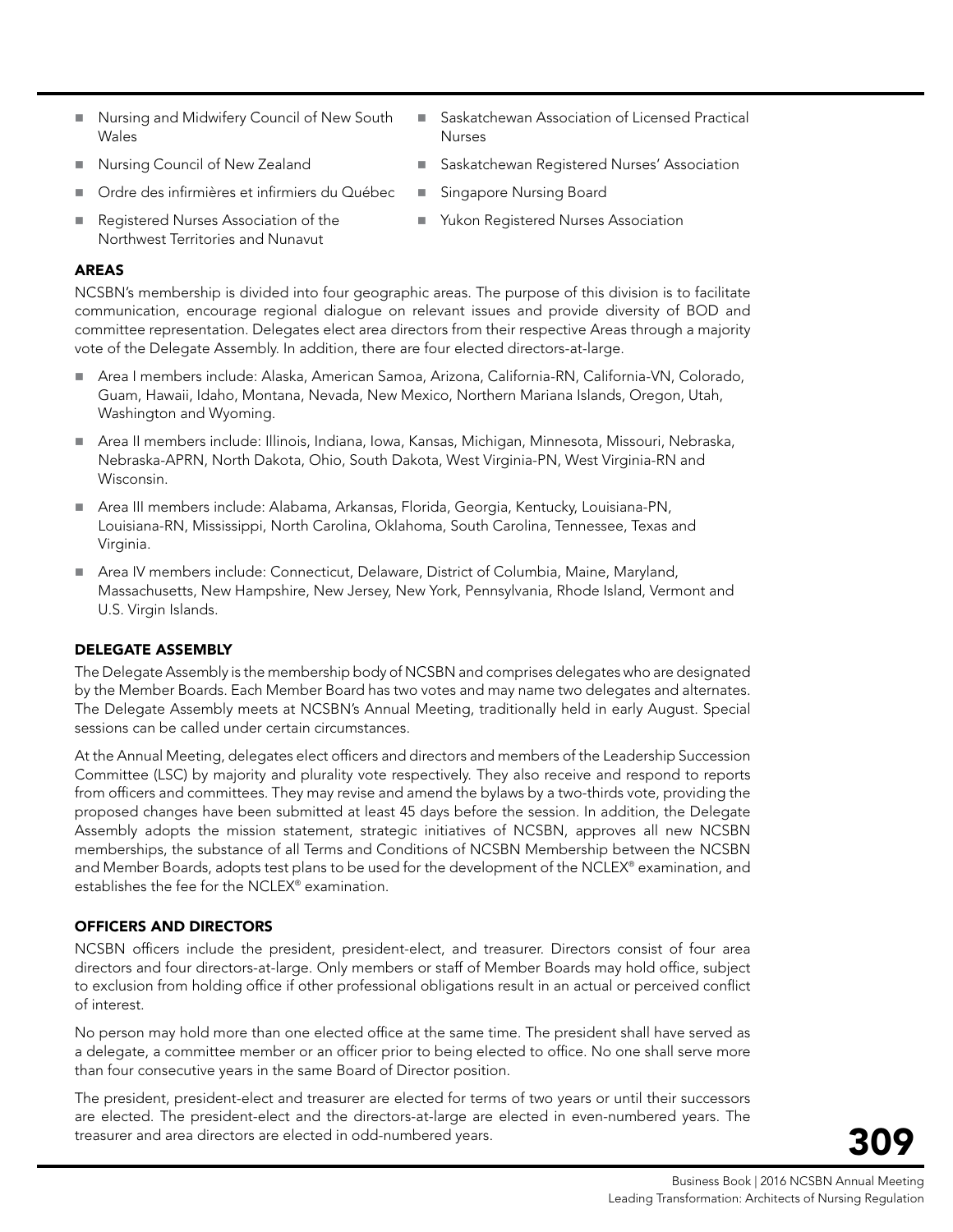The four area directors are elected for terms of two years or until their successors are elected. Four directors-at-large will be elected for terms of two years or until their successors are elected.

Officers and directors are elected by ballot during the annual session of the Delegate Assembly. Delegates elect area directors from their respective areas.

Election is by a majority vote. Write-in votes are prohibited. In the event a majority is not established, the bylaws dictate the reballoting process.

Officers and directors assume their duties at the close of the session at which they were elected. The president-elect fills a vacancy in the office of president. Board appointees fill other officer vacancies until the next Annual Meeting and a successor is elected.

#### **BOD**

The BOD, the administrative body of NCSBN, consists of eleven elected officers. The BOD is responsible for the general supervision of the affairs of NCSBN between sessions of the Delegate Assembly. The BOD authorizes the signing of contracts, including those between NCSBN and its Member Boards. It also engages the services of legal counsel, approves and adopts an annual budget, reviews membership status of noncompliant Member Boards and renders opinions, when needed, about actual or perceived conflicts of interest.

Additional duties include approval of the NCLEX® examination test service, appointment of committees, monitoring of committee progress, approval of studies and research pertinent to NCSBN's purpose, and provision for the establishment and maintenance of the administrative offices.

#### MEETINGS OF THE BOD

All BOD meetings are typically held in Chicago, with the exception of the post-Annual Meeting BOD meeting that may be held at the location of the Annual Meeting. The call to meeting, agenda and related materials are mailed to BOD officers and directors two weeks before the meeting. The agenda is prepared by staff, in consultation with the president, and provided to the membership via the NCSBN website (www.ncsbn.org).

A memo or report that describes the item's background and indicates the BOD action needed accompanies items for BOD discussion and action. Motion papers are available during the meeting and are used so that an accurate record will result. Staff takes minutes of the meeting.

Resource materials are available to each BOD officer and director for use during BOD meetings. These materials are updated periodically throughout the year and include copies of the articles of incorporation and bylaws, strategic plan, policies and procedures, contracts, budget, test plan, committee rosters, minutes, and personnel manual.

#### COMMUNICATIONS WITH THE BOD

Communication between BOD meetings takes place in several different ways. The CEO communicates weekly with the president regarding major activities and confers as needed with the treasurer about financial matters. Monthly updates are provided to the full BOD by the CEO.

#### LSC

The LSC consists of seven elected members. Four members are elected from each area and are elected for two-year terms in even-numbered years. Three at-large members are elected for two-year terms in odd-numbered years. Members are elected by ballot with a plurality vote.

The LSC's function is to recommend strategies for the ongoing sustainability and advancement of the organization through leadership succession planning; present a slate of candidates through a determination of qualifications and geographic distribution for inclusion on a ballot for the election of the BOD and the LSC. The LSC's report shall be read at the first session of the Delegate Assembly, when additional nominations may be made from the floor. No name shall be placed in nomination without the written consent of the nominee.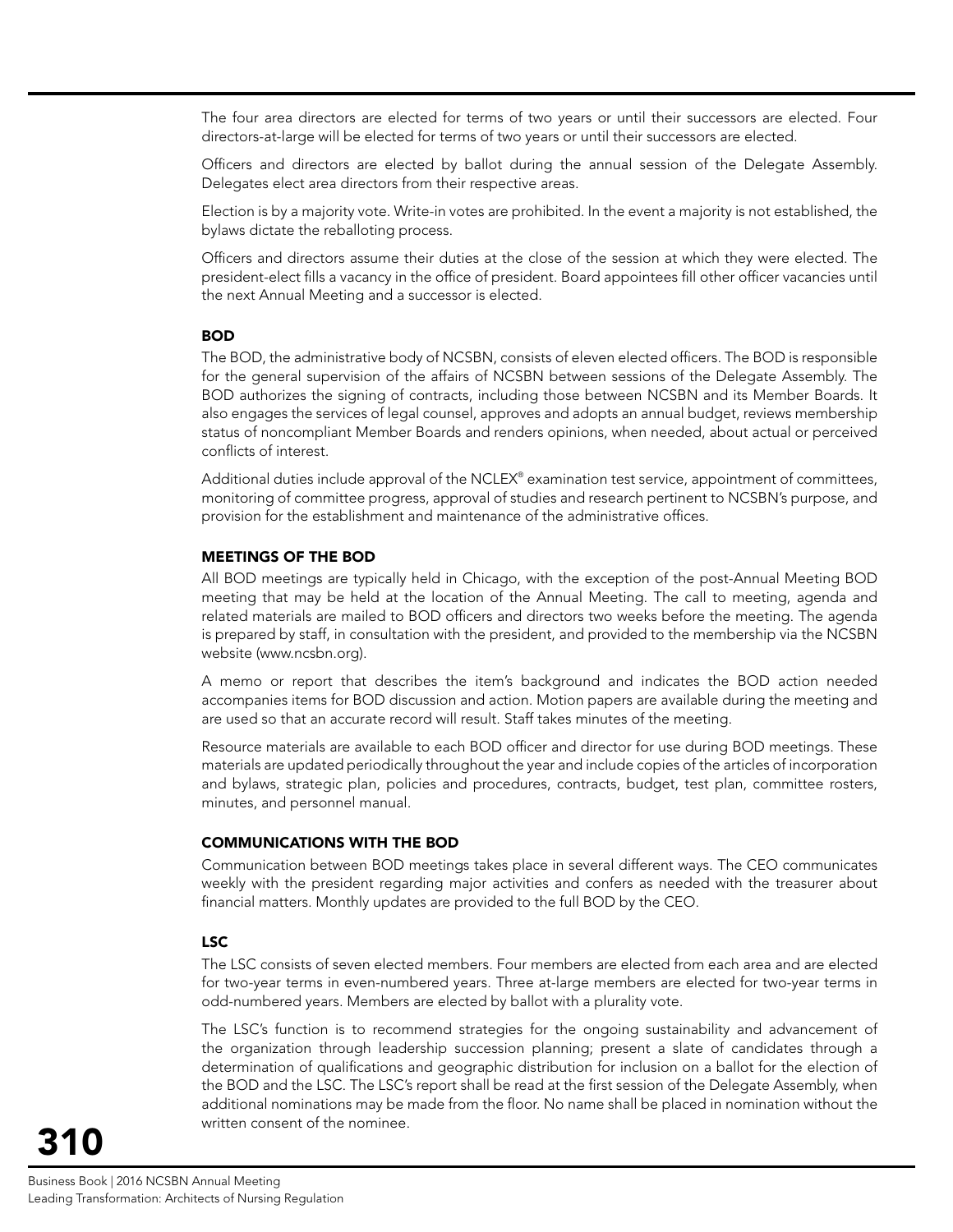#### **COMMITTEES**

Many of NCSBN's objectives are accomplished through the committee process. Every year, the committees report on their activities and make recommendations to the BOD. At the present time, NCSBN has two standing committees: NCLEX Examinations and Finance. Subcommittees, such as the Item Review Subcommittee (Exam), may assist standing committees.

In addition to standing committees, special committees are appointed by the BOD for a defined term to address special issues and concerns. NCSBN conducts an annual call for committee member nominations prior to the beginning of each fiscal year. Committees are governed by their specific charge and NCSBN policies and procedures. The appointment of committee chairs and committee members is a responsibility of the BOD. Committee membership is extended to all current members and staff of Member Boards, consultants and external stakeholders.

In the appointment process, every effort is made to match the expertise of each individual with the charge of the committee. Also considered is balanced representation whenever possible, among areas, board members and board staff, registered and licensed practical/vocational nurses, and consumers. Nonmembers may be appointed to special committees to provide specialized expertise. A BOD liaison and an NCSBN staff member are assigned to assist each committee. The respective roles of BOD liaison, committee chair and committee staff are provided in NCSBN policy. Each work collaboratively to facilitate committee work and provide support and expertise to committee members to complete the charge. Neither the BOD liaison nor the NCSBN staff are entitled to a vote, but respectively can advise the committee regarding the strategic or operational impact of decisions and recommendation.

# Description of Standing Committees

#### NCLEX® EXAMINATION COMMITTEE (NEC)

The NEC comprises at least nine members. One of the committee members shall be a licensed practical/ vocational nurse or a board or staff member of an LPN/VN board of nursing. The committee chair shall have served as a member of the committee prior to being appointed as chair. The purpose of the NEC is to develop the licensure examinations and evaluate procedures needed to produce and deliver the licensure examinations. Toward this end, it recommends test plans to the Delegate Assembly and suggests enhancements, based on research that is important to the development of licensure examinations.

The NEC advises the BOD on matters related to the NCLEX® examination process, including psychometrics, item development, test security and administration and quality assurance. Other duties may include the selection of appropriate item development panels, test service evaluation, oversight of test service transitions and preparation of written information about the examinations for Member Boards and other interested parties. The NEC also regularly evaluates the licensure examinations by means of item analysis and test, and candidate statistics.

One of NCSBN's major objectives is to provide psychometrically sound and legally defensible nursing licensure examinations to Member Boards. Establishing examination validity is a key component of this objective. Users of examinations have certain expectations about what an examination measures and what its results mean; a valid examination is simply one that legitimately fulfills these expectations.

Validating a licensure examination is an evidence-gathering process to determine two things: 1) whether or not the examination actually measures competencies required for safe and effective job performance, and 2) whether or not it can distinguish between candidates who do and do not possess those competencies. An analysis of the job for which the license is given is essential to validation.

There are several methods for analyzing jobs, including compilation of job descriptions, opinions of experts, and surveys of job incumbents. Regardless of the method used, the outcome of the job analysis is a description of those tasks that are most important for safe and effective practice. The results of the job analysis can be used to devise a framework describing the job, which can then be used as a basis for a test plan and for a set of instructions for item writers. The test plan is the blueprint for assembling forms of the test, and usually specifies major content or process dimensions and percentages of questions that will be allotted to each category within the dimension. The instructions for item writers may take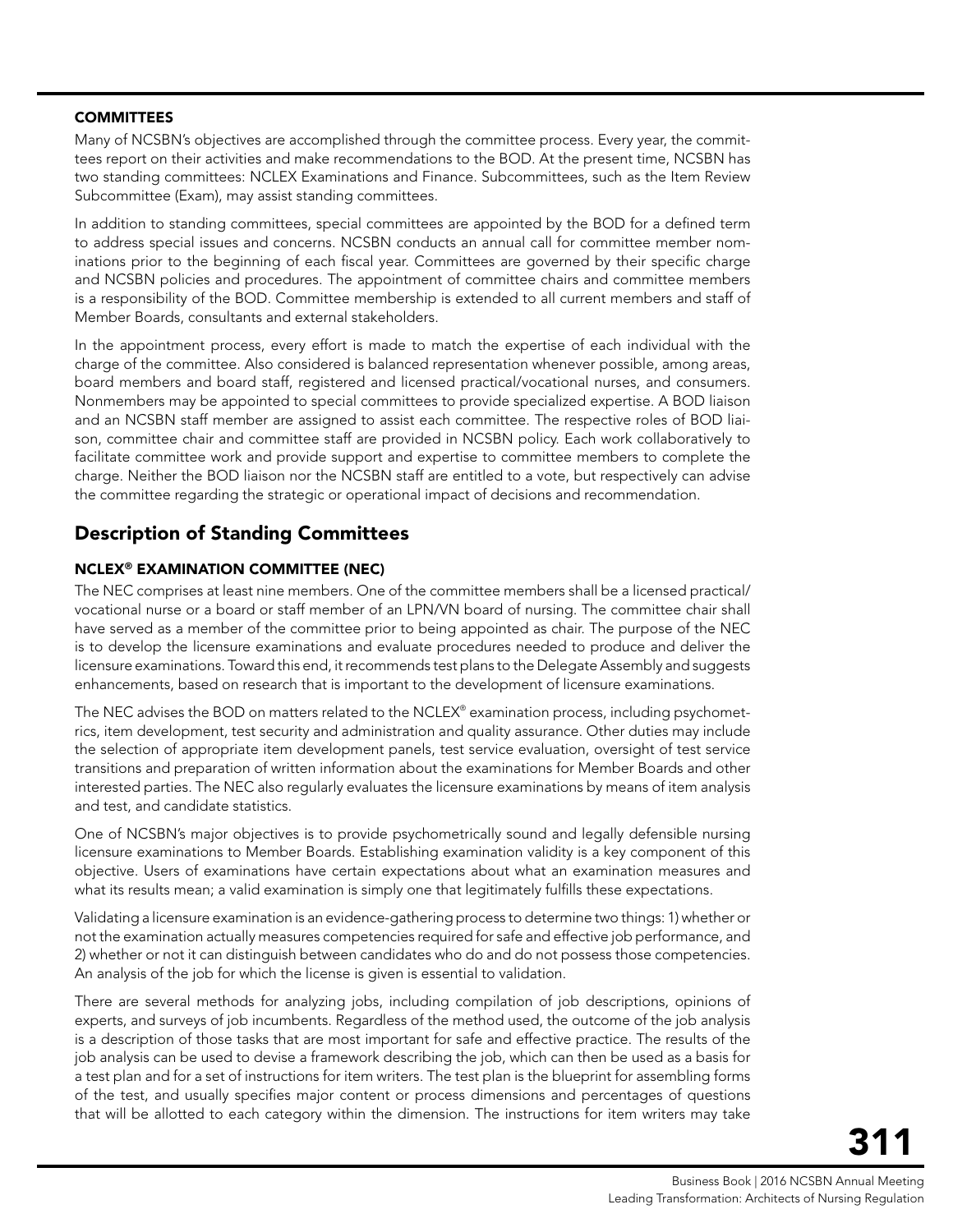the form of a detailed set of knowledge, skills and abilities (KSA) statements or competency statements which the writers will use as the basis for developing individual test items. By way of the test plan and KSA statements, the examination is closely linked to the important job functions revealed through the job analysis. This fulfills the first validation criterion: a test that measures important job-related competencies.

The second criterion, related to the examination's ability to distinguish between candidates who do and do not possess the important competencies, is most frequently addressed in licensure examinations through a criterion-referenced standard setting process. Such a process involves the selection of a passing standard to determine which candidates pass and which fail. Expert judges with first-hand knowledge of what constitutes safe and effective practice for entry-level nurses are selected to recommend a series of passing standards for this process. Judges are trained in conceptualizing the minimally competent candidate (performing at the lowest acceptable level), and they go through a structured process of judging success rates on each individual item of the test. Their pooled judgments result in identification of a series of recommended passing standards. Taking these recommendations along with other data relevant to identification of the level of competence, the BOD sets a passing standard that distinguishes between candidates who do and do not possess the essential competencies, thus fulfilling the second validation criterion.

#### FINANCE COMMITTEE

The Finance Committee comprises at least four members and the treasurer, who serves as the chair. The Committee reviews the annual budget, monitors NCSBN investments, and facilitates the annual independent audit. The Committee recommends the budget to the BOD and advises the BOD on fiscal policy to assure prudence and integrity of fiscal management and responsiveness to Member Board needs. It also reviews financial status on a quarterly basis.

#### NCSBN STAFF

NCSBN staff members are hired by the chief executive officer. Their primary role is to implement the Delegate Assembly's and BOD's policy directives and provide assistance to committees.

#### GENERAL DELEGATE ASSEMBLY INFORMATION

The business agenda of the Delegate Assembly is prepared and approved by the BOD. At least 45 days prior to the Annual Meeting, member boards are sent the recommendations to be considered by the Delegate Assembly. A Business Book is provided to all Annual Meeting registrants which contains the agenda, reports requiring Delegate Assembly action, reports of the BOD, reports of special and standing committees, and strategic initiatives and objectives.

Prior to the annual session of the Delegate Assembly, the president appoints the credentials, resolutions, and elections committees, as well as the Committee to Approve Minutes. The president may also appoint a timekeeper, a parliamentarian and pages.

The function of the Credentials Committee is to provide delegates with identification bearing the number of votes to which the delegate is entitled. It also presents oral and written reports at the opening session of the Delegate Assembly and immediately preceding the election of officers and the LSC. The Elections Committee conducts all elections that are decided by ballot in accordance with the bylaws and standing rules. The Resolutions Committee receives, edits, and evaluates all resolutions in terms of their relationship to NCSBN's mission and fiscal impact to the organization. At a time designated by the president, it reports to the Delegate Assembly.

The parliamentarian keeps minutes of the Delegate Assembly. These minutes are then reviewed, corrected as necessary and approved by the Committee to Approve Minutes, which includes the chief executive officer who serves as corporate secretary.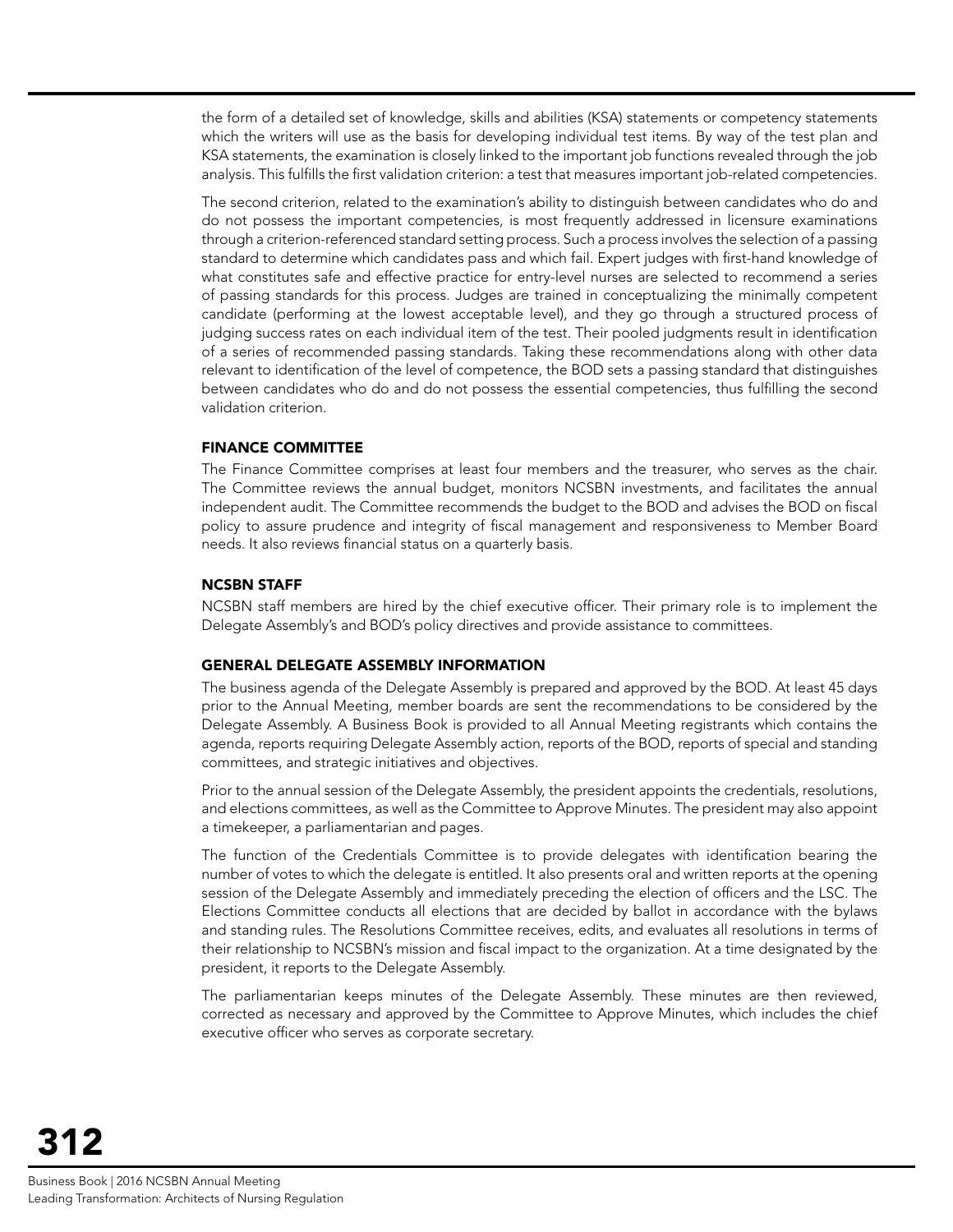# <span id="page-12-0"></span>NCSBN Organizational Chart

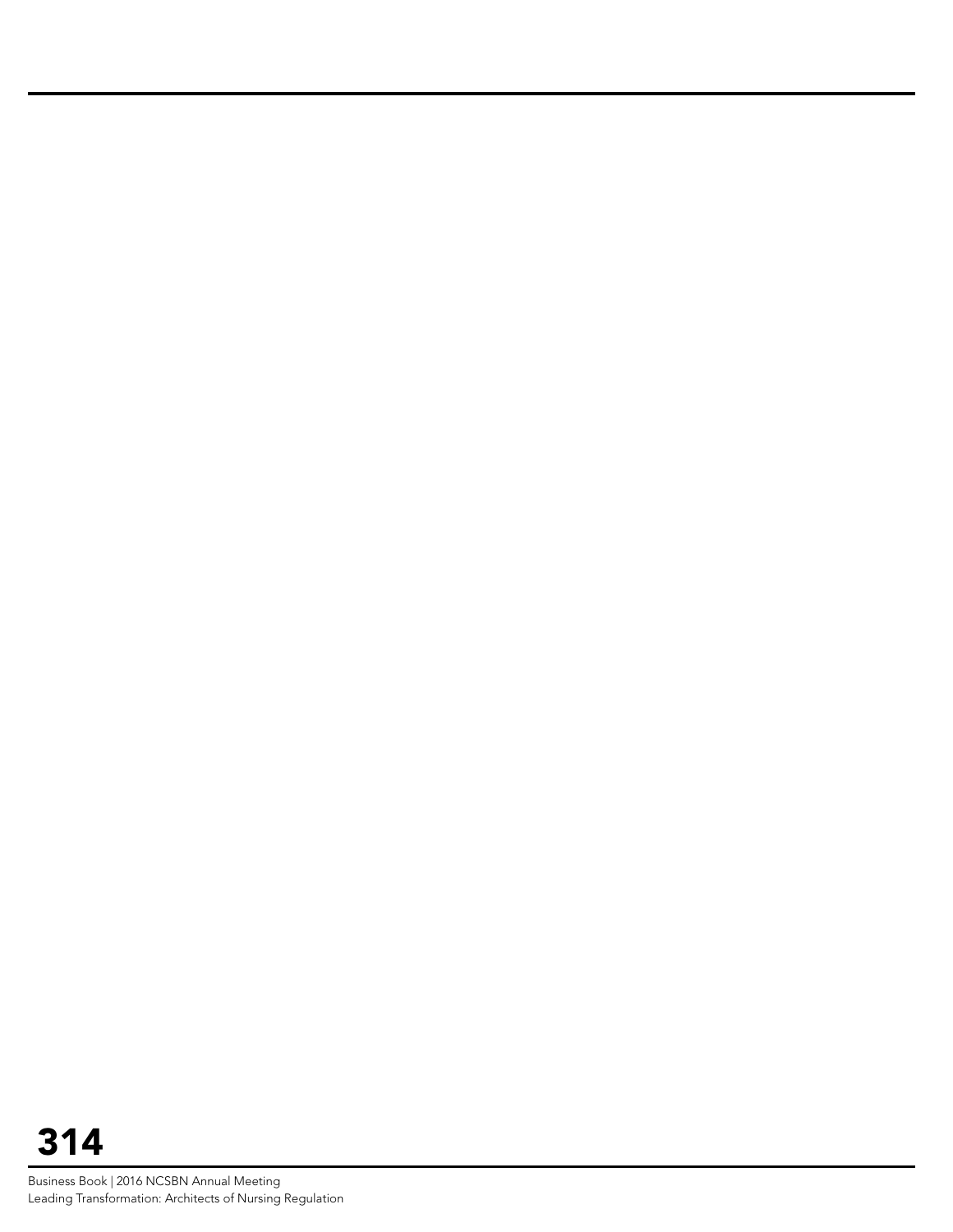# <span id="page-14-0"></span>NCSBN Bylaws

# **NCSBN Bylaws**

*Revisions adopted - 8/29/87 Amended - 8/19/88 Amended - 8/30/90 Amended - 8/01/91 Revisions adopted - 8/05/94 Amended - 8/20/97 Amended - 8/8/98 Revisions adopted – 8/11/01 Amended – 08/07/03 Revisions adopted – 08/08/07 Amended – 8/13/10 Amended -08/16/13 Amended – 08/15/14*

# **Article I**

#### **Name**

The name of this organization shall be the National Council of State Boards of Nursing, Inc. (NCSBN).

## **Article II**

#### ■ Purpose and Functions

**Section 1.** *Purpose.* The purpose of the NCSBN is to provide an organization through which state boards of nursing act and counsel together on matters of common interest and concern affecting the public health, safety and welfare, including the development of licensing examinations in nursing that are valid, reliable, and legally defensible and in compliance with professionally accepted psychometric standards.

**Section 2.** *Functions*. The NCSBN's functions shall include but not be limited to providing services and guidance to its members in performing their regulatory functions regarding entry into nursing practice, continued safe nursing practice and nursing education programs. The NCSBN provides Member Boards with examinations and standards for licensure and credentialing; promotes uniformity in standards and expected outcomes in nursing practice and education as they relate to the protection of the public health, safety and welfare; provides information, analyses and standards regarding the regulation of nursing practice and nursing education; promotes the exchange of information and serves as a clearinghouse for matters related to nursing regulation.

# **Article III**

#### **Members**

#### **Section 1.** *Definitions.*

- a) State Board of Nursing. A state board of nursing is the governmental agency empowered to license and regulate nursing practice in any state, territory or political subdivision of the United States of America.
- b) Member Board. A Member board is a state board of nursing, which is approved by the Delegate Assembly as a member of NCSBN.
- c) Associate Member. An Associate Member is a nursing regulatory body or empowered regulatory authority from another country or territory, which is approved by the Delegate Assembly.

**Section 2.** *Qualifications.* To qualify for approval, and to maintain membership as a Member Board, a state board of nursing that regulates registered nurses and/or practical/vocational nurses must use applicable NCSBN Licensing Examinations (the "NCLEX® examination") for licensure of registered nurses and/or practical/vocational nurses, cause candidates for licensure in its jurisdiction to pay NCSBN the examination fee established by the Delegate Assembly, execute a current Terms and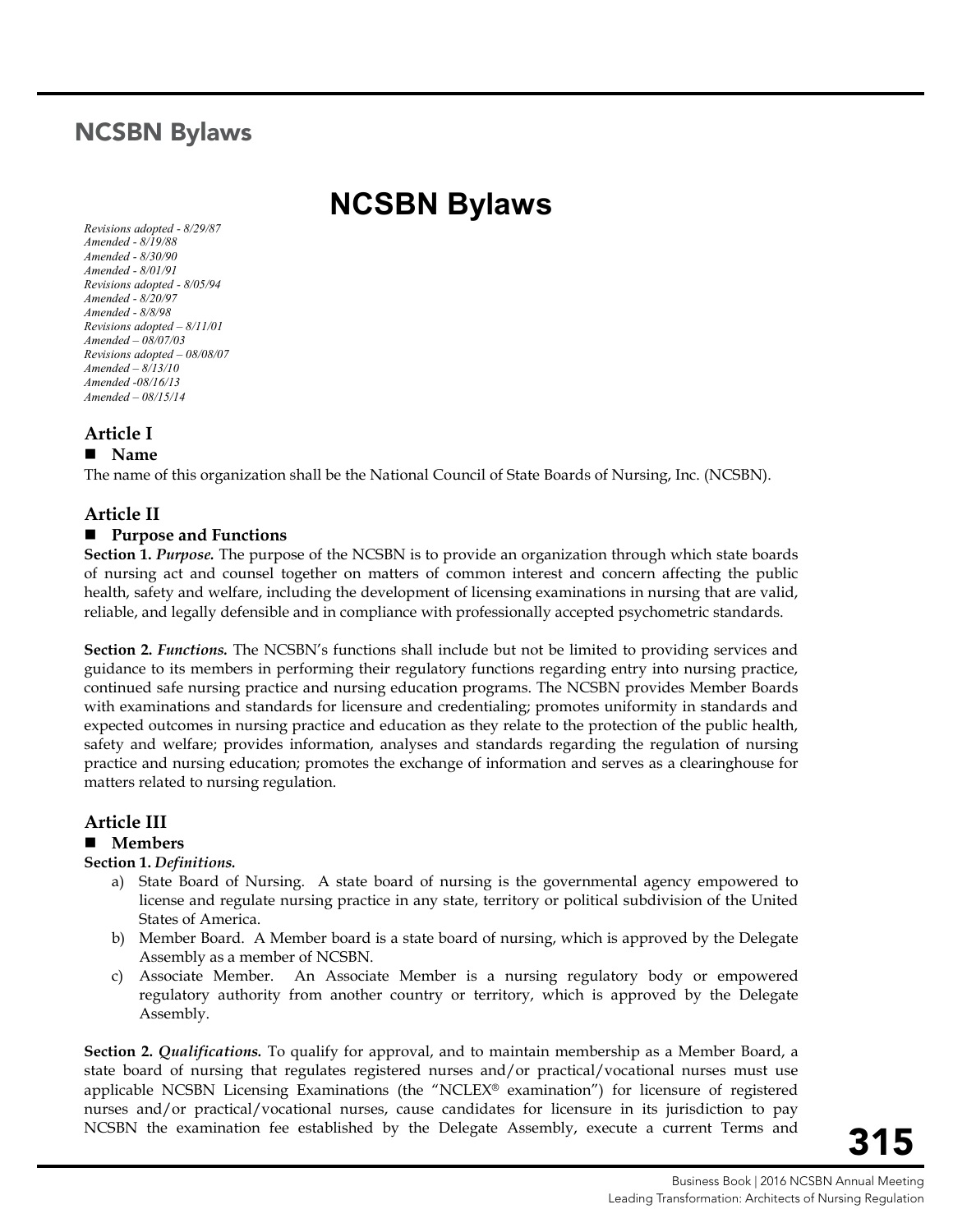Conditions of NCSBN Membership, as amended from time to time by Delegate Assembly, and agree to comply with all applicable terms and conditions for the use of the NCLEX® examination(s).

**Section 3.** *Admission.* A state board of nursing shall become a member of the NCSBN and be known as a Member Board upon approval by the Delegate Assembly, as described in Article IV and payment of the required fees, if applicable.

**Section 4.** *Areas.* The Delegate Assembly shall divide the membership into numbered geographical Areas. At no time shall the number of Areas be less than three nor more than six. New members shall be assigned to existing Areas by the Board of Directors. The purpose of this division is to facilitate communication, encourage regional dialogue on NCSBN issues and provide diversity of representation on the Board of Directors and on committees.

**Section 5.** *Fees.* The annual membership fees, for a Member Board and an Associate Member shall be set by the Delegate Assembly and shall be payable each October 1.

**Section 6.** *Privileges.* Member Board privileges include but are not limited to the right to vote as prescribed in these bylaws and the right to assist in the development of the NCLEX® examination, except that a Member Board that uses both the NCLEX® examination and another examination leading to the same license shall not participate in the development of the NCLEX<sup>®</sup> examination to the extent that such participation would jeopardize the integrity of the NCLEX® examination.

**Section 7.** *Noncompliance.* Any member whose fees remain unpaid after January 15 is not in good standing. Any member who does not comply with the provisions of the bylaws, and where applicable, the membership agreement, shall be subject to immediate review and possible termination by the Board of Directors.

**Section 8.** *Appeal.* Any termination of membership by the Board of Directors is subject to appeal to the Delegate Assembly.

**Section 9.** *Reinstatement.* A member in good standing that chooses to terminate membership shall be required to pay only the current fee as a condition of future reinstatement. Any membership which has been terminated for nonpayment of fees shall be eligible for reinstatement to membership upon payment of the current fee and any delinquent fees.

#### **Article IV**

#### ■ Delegate Assembly

#### **Section 1.** *Composition.*

- a) *Designation of Delegates.* The Delegate Assembly shall be comprised of no more than two (2) delegates designated by each Member Board as provided in the Standing Rules of the Delegate Assembly ("Standing Rules"). An alternate duly appointed by a Member Board may replace a delegate and assume all delegate privileges.
- b) *Qualification of Delegates.* Members and employees of Member Boards shall be eligible to serve as delegates until their term or their employment with a Member Board ends. A NCSBN officer or director may not represent a Member Board as a delegate.
- c) *Term.* Delegates and alternates serve from the time of appointment until replaced.

#### **Section 2.** *Voting.*

a) *Annual Meetings.* Each Member Board shall be entitled to two votes. The votes may be cast by either one or two delegates. There shall be no proxy or absentee voting at the Annual Meeting.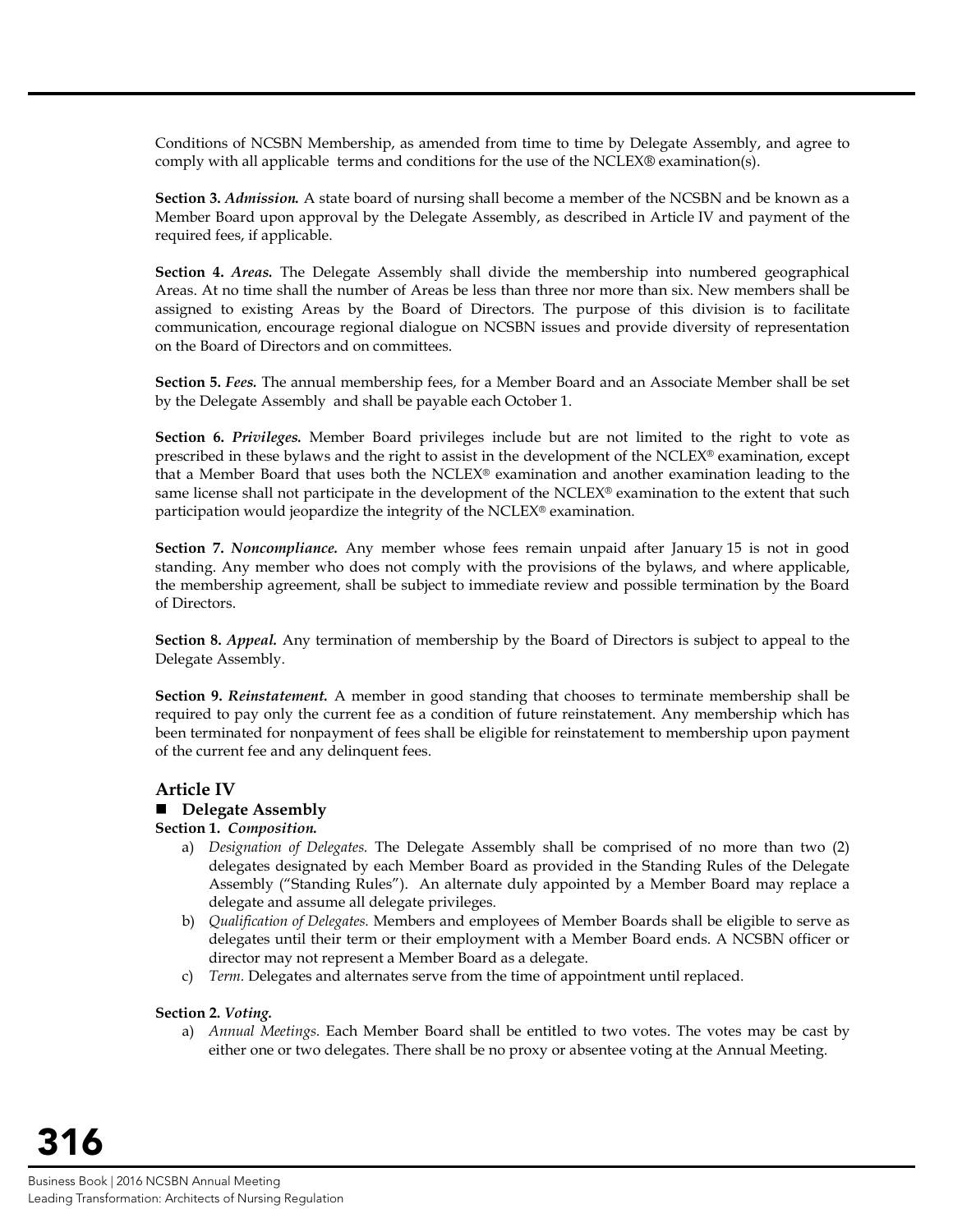b) *Special Meetings.* A Member Board may choose to vote by proxy at any special session of the Delegate Assembly. A proxy vote shall be conducted by distributing to Member Boards a proxy ballot listing a proposal requiring either a yes or no vote. A Member Board may authorize the corporate secretary of the NCSBN or a delegate of another Member Board to cast its votes.

**Section 3.** *Authority.* The Delegate Assembly, the membership body of the NCSBN, shall provide direction for the NCSBN through resolutions and enactments, including adoption of the mission and strategic initiatives, at any Annual Meeting or special session. The Delegate Assembly shall approve all new NCSBN memberships; approve the substance of all Terms and Conditions of NCSBN Membership between the NCSBN and Member Boards; adopt test plans to be used for the development of the NCLEX® examination; and establish the fee for the NCLEX® examination.

**Section 4.** *Annual Meeting.* The NCSBN Annual Meeting shall be held at a time and place as determined by the Board of Directors. The Delegate Assembly shall meet each year during the Annual Meeting. The official call to that meeting, giving the time and place, shall be conveyed to each Member Board at least 90 days before the Annual Meeting. In the event of a national emergency, the Board of Directors by a two thirds vote may cancel the Annual Meeting and shall schedule a meeting of the Delegate Assembly as soon as possible to conduct the business of the NCSBN.

**Section 5.** *Special Session.* The Board of Directors may call, and upon written petition of at least ten Member Boards made to the Board of Directors, shall call a special session of the Delegate Assembly. Notice containing the general nature of business to be transacted and date and place of said session shall be sent to each Member Board at least ten days before the date for which such special session is called.

**Section 6.** *Quorum*. The quorum for conducting business at any session of the Delegate Assembly shall be at least one delegate from a majority of the Member Boards and two officers present in person or, in the case of a special session, by proxy.

**Section 7.** *Standing Rules.* The Board of Directors shall present and the Delegate Assembly shall adopt Standing Rules for each Delegate Assembly meeting.

#### **Article V**

#### **Officers and Directors**

**Section 1.** *Officers.* The elected officers of the NCSBN shall be a president, a president-elect and a treasurer.

**Section 2.** *Directors.* The directors of the NCSBN shall consist of four directors-at-large, and a director from each Area.

#### **Section 3.** *Eligibility.*

Board Members or employees of Member Boards shall be eligible to serve as NCSBN officers and at-large or Area directors until their term or their employment with a Member Board ends. Members of a Member Board who become permanent employees of a Member Board will continue their eligibility to serve.

**Section 4.** *Qualifications for President-elect.* The president-elect shall have served NCSBN as either a delegate, a committee member, a director or an officer before being elected to the office of president-elect.

#### **Section 5.** *Election of Officers and Directors.*

- a) *Time and Place.* Election of officers and directors shall be by ballot of the Delegate Assembly during the Annual Meeting.
- b) *Officers and Directors-at-Large.* Officers and directors-at-large shall be elected by majority vote of the Delegate Assembly.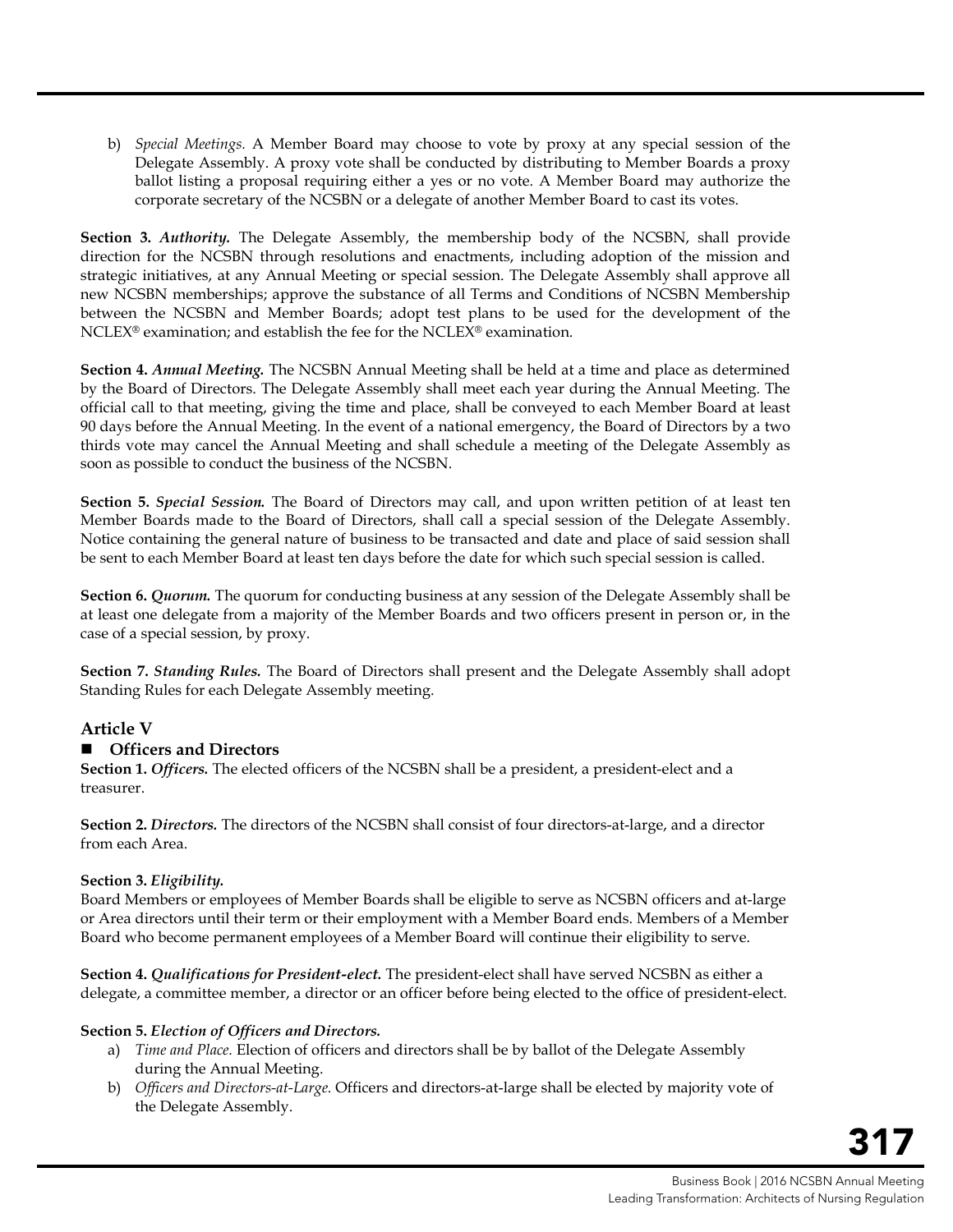- c) *Area Directors.* Each Area shall elect its Area director by majority vote of the delegates from each such Area.
- d) *Run-Off Balloting*. If a candidate for officer or director does not receive a majority vote on the first ballot, reballoting shall be limited to the two candidates receiving the highest numbers of votes for each position. In the case of a tie on the reballoting, the final selection shall be determined by lot.
- e) *Voting.*
	- (i.) Voting for officers and directors shall be conducted in accordance with these bylaws and the Standing Rules. Write-in votes shall be prohibited.
	- (ii.) Notwithstanding any provision of this Section, in the event there is only one candidate for an officer or director position, election for that position shall be declared by acclamation. No ballot shall be necessary.
- f) The provisions of this section shall not apply to a special election as provided in Section 8(c) of this Article.

#### **Section 6.** *Terms of Office.*

- a) The president-elect, treasurer, Area directors, and directors-at-large shall be elected for a term of two years or until their successors are elected. The president shall serve for a term of two years.
- b) The president-elect and the directors-at-large shall be elected in even-numbered years. The treasurer and area directors shall be elected in odd-numbered years.
- c) Officers and directors shall assume their duties at the close of the Annual Meeting of the Delegate Assembly at which they are elected.
- d) The treasurer and the directors shall serve no more than two consecutive terms in the same position excluding time served by appointment and/or election pursuant to Section 8 of this Article. The president and president-elect shall serve no more than one term in the same position, except when a vacancy occurs pursuant to Section 8 of this Article.

**Section 7.** *Limitations.* No person may hold more than one officer position or directorship at one time. No officer or director shall hold elected or appointed office or a salaried position in a state, regional or national association or body if the office or position might result in a potential or actual, or the appearance of, a conflict of interest with the NCSBN, as determined by the Leadership Succession Committee before election to office and as determined by the Board of Directors after election to office. If incumbent officers or directors win an election for another officer or director position, the term in their current position shall terminate at the close of the Annual Meeting at which the election is held.

#### **Section 8.** *Vacancies.*

- a) If the office of the president becomes vacant, the president-elect shall assume the presidency and shall serve the remainder of that term as well as the term for which she or he was elected.
- b) If the office of the president-elect becomes vacant, then the position shall remain vacant until an election can be held at the next annual meeting for the remainder of the term for which the president-elect was elected.
- c) In the event of a simultaneous vacancy in both the offices of the president and the president-elect, the Board of Directors shall take the following action:
	- i. In the event the simultaneous vacancies occur prior to or on February 1 in any given year, the Board of Directors shall notify all Member Boards of the simultaneous vacancies within five (5) business days of the occurrence.
	- ii. The notice shall specify the manner and deadline for nominating candidates for the office of the president to the Leadership Succession Committee. Nominations shall be accepted for a period of no more than twenty (20) business days. Candidates shall meet the eligibility requirements outlined in Section 3 of this Article.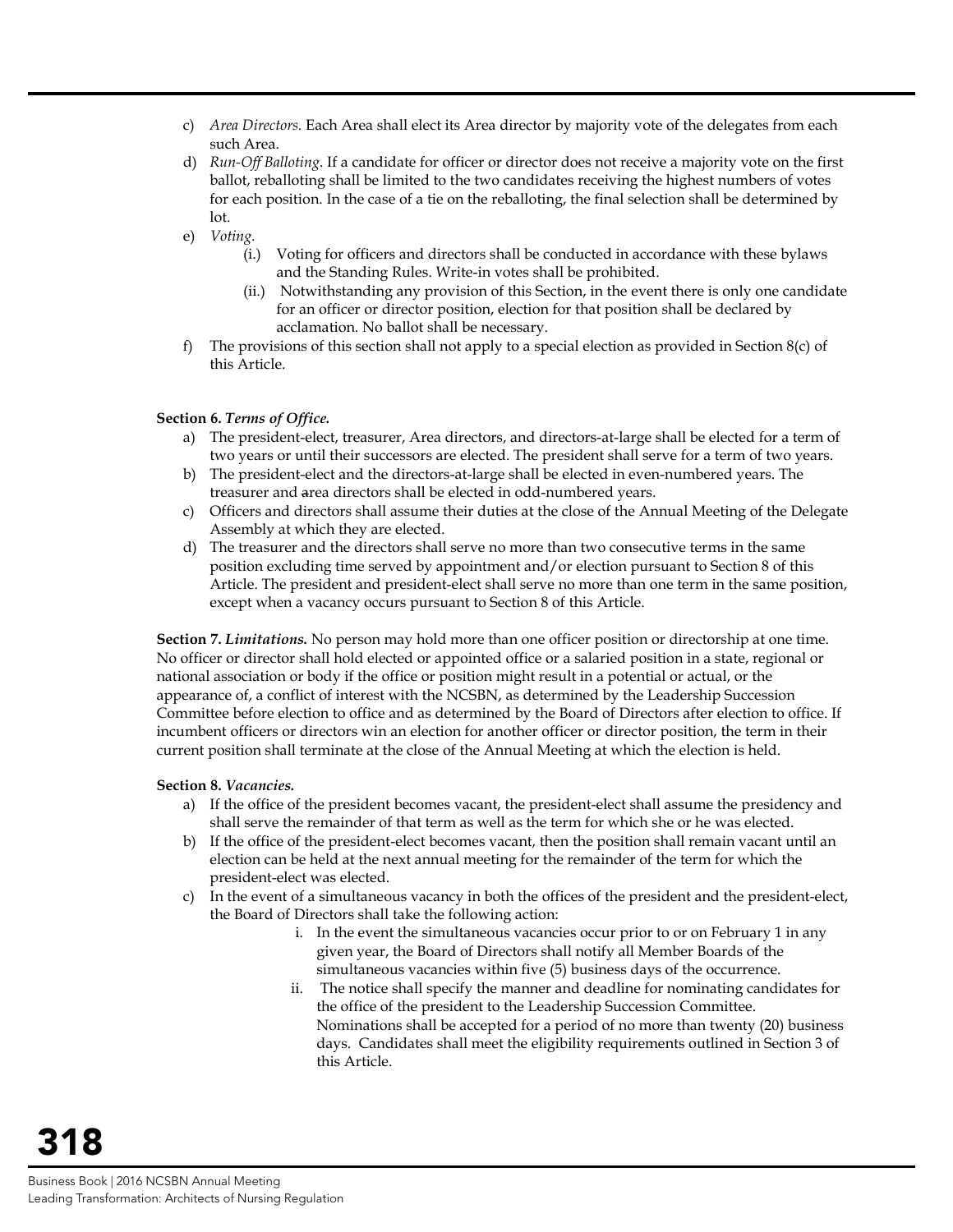- iii. The Leadership Succession Committee shall review nominations received and announce a slate of no more than two candidates within ten (10) business days after the deadline for nominations.
- iv. The Board of Directors shall schedule a special election by electronic voting to be held within fifteen (15) business days of the receipt of the slate. In the event of a tie, the election shall be decided by lot. The elected candidate shall serve until the next Annual Meeting.
- v. The Board of Directors shall appoint one of its members to assume the responsibilities of the president until the results of the special election are final. If there are no nominations, that person shall serve until the next Annual Meeting.
- vi. The office of president-elect shall remain vacant until the next Annual Meeting.
- vii. At the Annual Meeting following the special election, the Delegate Assembly shall elect a president and a president-elect to fill any remainder of the term, if applicable. Otherwise, a president and a president-elect shall be elected for a regular term pursuant to Section 5 of this Article.
- d) The Board of Directors shall fill vacancies in the office of the treasurer, directors at large, and area directors by appointment. The person filling the vacancy shall serve until the next Annual Meeting and a successor is elected. The Delegate Assembly shall elect a person to fill any remainder of the term.
- e) Being elected president under the special election set forth in Section 8(c) of this Article shall not preclude the person from being nominated for any office in the election under Section 5 of this Article. Time served as president as a result of a special election under Section 8(c) of this Article and time served as president or president-elect to fill the remainder of a term in either respective office, pursuant to Sections  $8(c)(vi)$  or  $8(d)$ herein, shall be excluded from the determination of the term served in office under Section 6 of this Article.

**Section 9.** *Responsibilities of the President.* The president shall preside at all meetings of the Delegate Assembly and the Board of Directors, assume all powers and duties customarily incident to the office of president, and speak on behalf of and communicate the policies of the NCSBN.

**Section 10.** *Responsibilities of the President-elect.* The president-elect shall assist the president, perform the duties of the president in the president's absence, be assigned responsibilities by the president, and assume the office of the president at the conclusion of the president's term and fill any vacancy in the office of the president.

**Section 11.** *Responsibilities of the Treasurer.* The treasurer shall serve as the chair of the Finance Committee and shall assure that quarterly reports are presented to the Board of Directors, and that annual financial reports are provided to the Delegate Assembly.

#### **Article VI**

#### ■ Board of Directors

**Section 1.** *Composition.* The Board of Directors shall consist of the elected officers and directors of the NCSBN.

**Section 2.** *Authority.* The Board of Directors shall transact the business and affairs and act on behalf of the NCSBN except to the extent such powers are reserved to the Delegate Assembly as set forth in these bylaws and provided that none of the Board's acts shall conflict with resolutions or enactments of the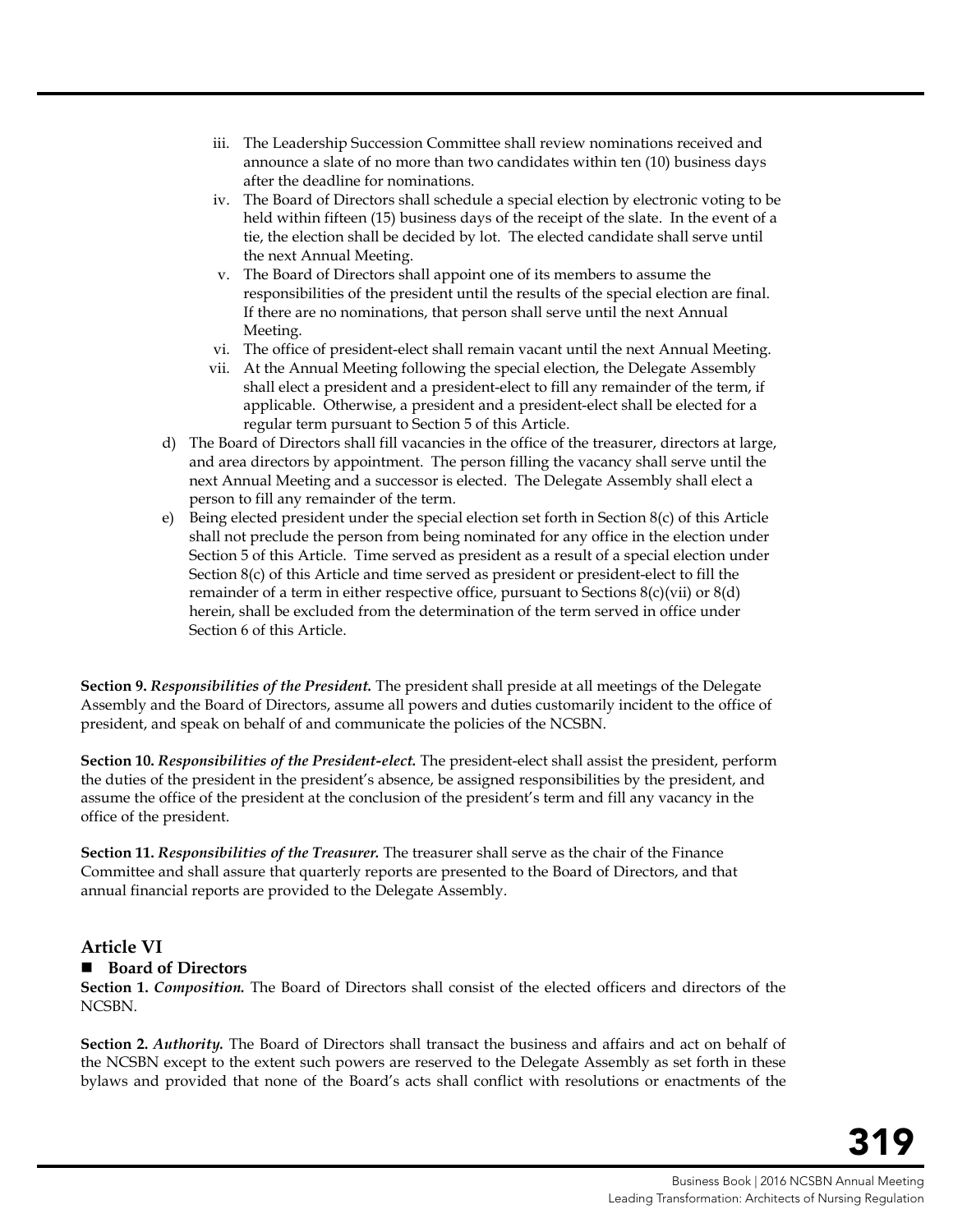Delegate Assembly. The Board of Directors shall report annually to the Delegate Assembly and approve the NCLEX® examination test service.

**Section 3.** *Meetings of the Board of Directors.* The Board of Directors shall hold an annual meeting and may schedule other regular meetings as necessary to accomplish the work of the Board. Publication of the dates for such regular meetings in the minutes of the Board meeting at which the dates are selected shall constitute notice of the scheduled regular meetings. Special meetings of the Board of Directors may be called by the president or shall be called upon written request of at least three members of the Board of Directors. At least twenty-four hours notice shall be given to each member of the Board of Directors of a special meeting. The notice shall include a description of the business to be transacted.

**Section 4.** *Removal from Office.* A member of the Board of Directors may be removed with or without cause by a two-thirds vote of the Delegate Assembly or the Board of Directors. The individual shall be given 30 days' written notice of the proposed removal.

**Section 5.** *Appeal.* A member of the Board of Directors removed by the Board of Directors may appeal to the Delegate Assembly at its next Annual Meeting. Such individual may be reinstated by a two-thirds vote of the Delegate Assembly.

### **Article VII**

#### ■ Leadership Succession Committee

**Section 1.** *Leadership Succession Committee*

- a) *Composition*. The Leadership Succession Committee shall be comprised of seven members elected by the Delegate Assembly. One member shall be elected from each of the four areas. Three members shall be at large members.
- b) *Term*. The term of office shall be two years. Area members shall be elected in even numbered years. At large members shall be elected in odd numbered years. A committee member shall serve no more than two consecutive terms excluding time served by appointment and/or election pursuant to Section 1e. of this Article. Members shall assume duties at the close of the Annual Meeting at which they are elected.
- c) *Election*. The Committee shall be elected by plurality vote of the Delegate Assembly at the Annual Meeting. In the event there is only one candidate for a committee position, election for that position shall be declared by acclamation. No ballot shall be necessary. The Chair shall be selected by the Board of Directors.
- d) *Limitation*. A member elected or appointed to the Leadership Succession Committee may not be nominated for an officer or director position during the term for which that member was elected or appointed.
- e) *Vacancy*. A vacancy occurring in the committee shall be filled from the remaining candidates from the previous election, in order of votes received. If no remaining candidates can serve, the Board of Directors shall fill the vacancy with an individual who meets the qualifications of Section 1a. of this Article. The person filling a vacancy shall serve the remainder of the term.
- f) *Duties*. The Leadership Succession Committee shall recommend strategies for the ongoing sustainability and advancement of the organization through leadership succession planning; present a slate of candidates through a determination of qualifications and geographic distribution for inclusion on a ballot for the election of the Board of Directors and the Leadership Succession Committee. The Committee's report shall be read at the first session of the Delegate Assembly, when additional nominations may be made from the floor. No name shall be placed in nomination without the written cons*e*nt of the nominee. The Leadership Succession Committee shall determine qualifications and geographic distribution of nominations from the floor for recommendations to the Delegate Assembly.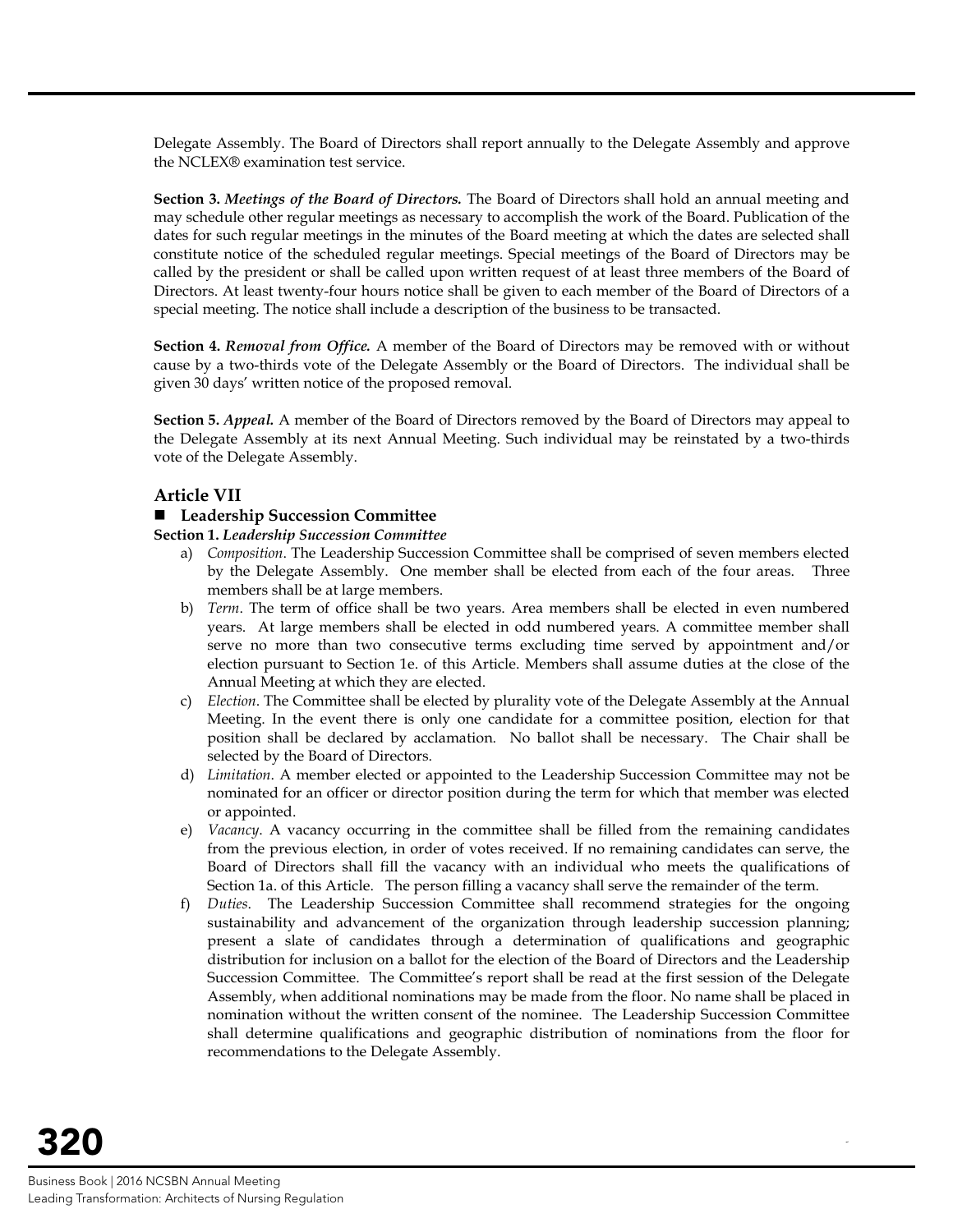g) *Eligibility*. Any board member of a Member Board or employee of a Member Board is eligible to serve as a member of the Leadership Succession Committee.

### **Article VIII**

#### **Meetings**

#### **Section 1.** *Participation.*

- a) *Delegate Assembly Session.*
	- (i) *Member Boards.* Members and employees of Member Boards shall have the right, subject to the Standing Rules of the Delegate Assembly, to speak at all open sessions and forums of the Delegate Assembly, provided that only delegates shall be entitled to vote and only delegates and members of the Board of Directors may make motions at the Delegate Assembly, except the Examination Committee may bring motions to approve test plans pursuant to Article X, Section 1(a).
	- (ii) *Public.* All sessions of the Delegate Assembly held in accordance with Sections 4 and 5 of Article IV of these bylaws shall be open to the public, except executive sessions, provided that the minutes reflect the purpose of, and any action taken in, executive session.
- b) *Delegate Assembly Forums.* Participation in forums conducted in association with the Annual Meeting shall be governed by the Standing Rules of the Delegate Assembly.
- c) *Meetings.* NCSBN, including all committees thereof, may establish methods of conducting its business at all other meetings provided that the meetings of the Board of Directors and committees are open to members and employees of Member Boards.
- d) *Interactive Communications.* Meetings held with one or more participants attending by telephone conference call, video conference or other interactive means of conducting conference communications constitute meetings where valid decisions may be made. A written record documenting that each member was given notice of the meeting, minutes reflecting the names of participating members and a report of the roll call on each vote shall be distributed to all members of the group and maintained at the NCSBN Office.
- e) *Manner of Transacting Business.* To the extent permitted by law and these bylaws, business may be transacted by electronic communication or by mail, in which case a report of such action shall be made part of the minutes of the next meeting.

## **Article IX**

#### **Chief Executive Officer**

**Section 1.** *Appointment.* The Chief Executive Officer shall be appointed by the Board of Directors. The selection or termination of the Chief Executive Officer shall be by a majority vote of the Board of Directors.

**Section 2.** *Authority.* The Chief Executive Officer shall serve as the agent and chief administrative officer of the NCSBN and shall possess the authority and shall perform all duties incident to the office of Chief Executive Officer, including the management and supervision of the office, programs and services of NCSBN, the disbursement of funds and execution of contracts (subject to such limitations as may be established by the Board of Directors). The Chief Executive Officer shall serve as corporate secretary and oversee maintenance of all documents and records of the NCSBN and shall perform such additional duties as may be defined and directed by the Board.

**Section 3.** *Evaluation.* The Board of Directors shall conduct an annual written performance appraisal of the Chief Executive Officer, and shall set the Chief Executive Officer's annual salary.

## **Article X**

#### **Committees**

**Section 1.** *Standing Committees.* NCSBN shall maintain the following standing committees.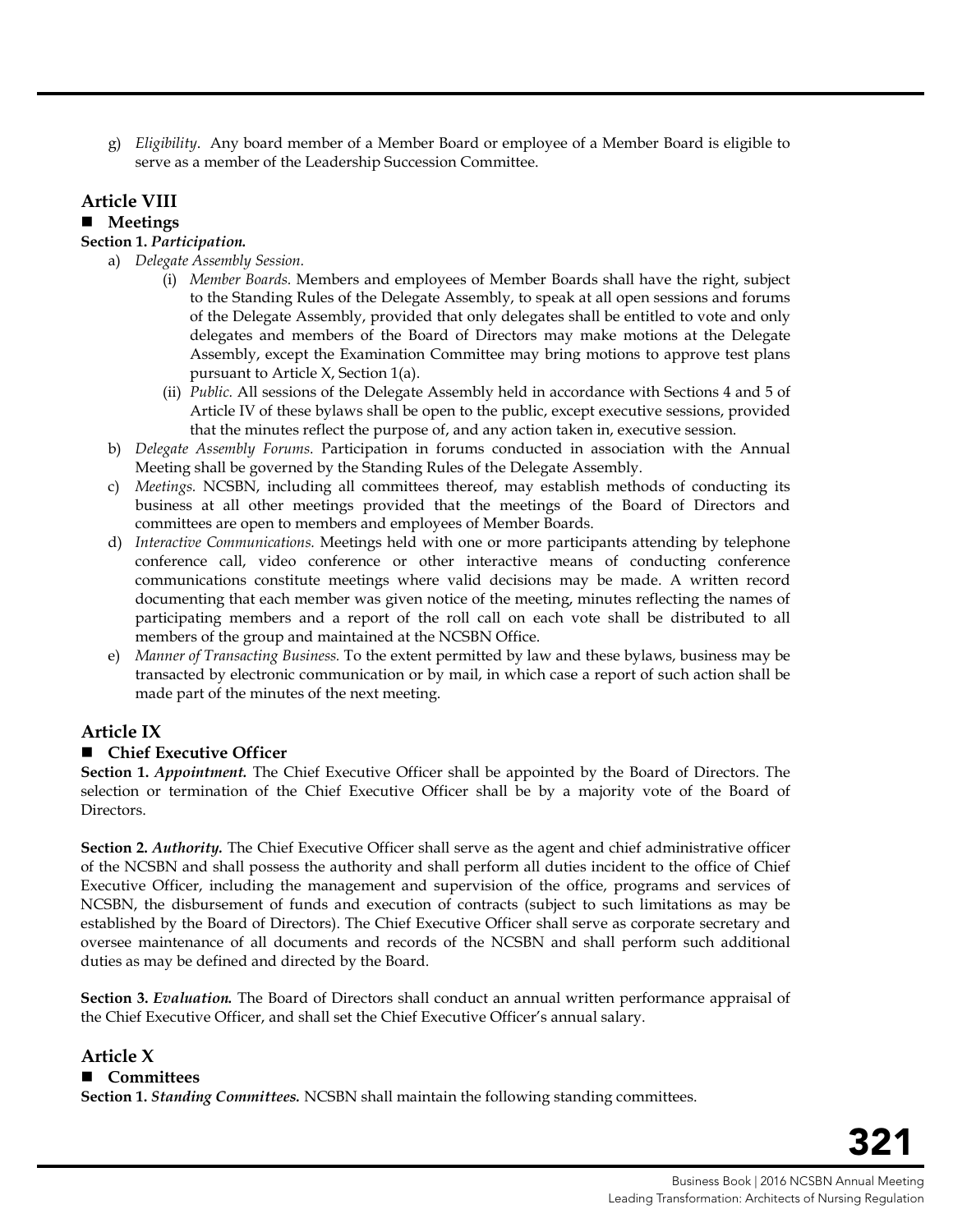- a) *NCLEX® Examination Committee.* The NCLEX® Examination Committee shall be comprised of at least nine members. One of the committee members shall be a licensed practical/vocational nurse or a board or staff member of an LPN/VN board. The committee chair shall have served as a member of the committee prior to being appointed as chair. The NCLEX® Examination Committee shall advise the Board of Directors on matters related to the NCLEX® examination process, including examination item development, security, administration and quality assurance to ensure consistency with the Member Boards' need for examinations. The Examination Committee shall recommend test plans to the Delegate Assembly. Subcommittees may be appointed to assist the Examination Committee in the fulfillment of its responsibilities.
- b) *Finance Committee.* The Finance Committee shall be comprised of at least four members and the treasurer, who shall serve as chair. The Finance Committee shall review the annual budget, the NCSBN's investments and the audit. The Finance Committee shall recommend a budget to the Board of Directors and advise the Board of Directors on fiscal policy to assure prudence and integrity of fiscal management and responsiveness to Member Board needs.

**Section 2.** *Special Committees.* The Board of Directors may appoint special committees as needed to accomplish the mission of the NCSBN and to assist any Standing Committee in the fulfillment of its responsibilities. Special committees may include subcommittees, task forces, focus groups, advisory panels or other groups designated by the Board of Directors.

**Section 3.** *Delegate Assembly Committees.* The president shall appoint such Delegate Assembly Committees as provided in the Standing Rules and as necessary to conduct the business of the Delegate Assembly.

#### **Section 4.** *Committee Membership.*

- a) *Composition.* Members of Standing and Special committees shall be appointed by the Board of Directors from the membership, provided, however, that Associate Members may not serve on the NCLEX® Examination, Bylaws, or Finance committees. Committees may also include other individuals selected for their special expertise to accomplish a committee's charge. In appointing committees, one representative from each Area shall be selected unless a qualified member from each Area is not available considering the expertise needed for the committee work. The president, or president's designee, shall be an ex-officio member of all committees except the Leadership Succession Committee. Associate Members shall have full voting rights as committee members.
- b) *Term.* The standing committee members shall be appointed for two years or until their successors are appointed. Standing committee members may apply for re-appointment to the committee. Members of special committees shall serve at the discretion of the Board of Directors.
- c) *Vacancy.* A vacancy may occur when a committee member resigns or fails to meet the responsibilities of the committee as determined by the Board of Directors. The vacancy may be filled by appointment by the Board of Directors for the remainder of the term.

#### **Article XI**

#### **Finance**

**Section 1.** *Audit.* The financial records of the NCSBN shall be audited annually by a certified public accountant appointed by the Board of Directors. The annual audit report shall be provided to the Delegate Assembly.

**Section 2.** *Fiscal Year.* The fiscal year shall be from October 1 to September 30.

**Article XII Indemnification**

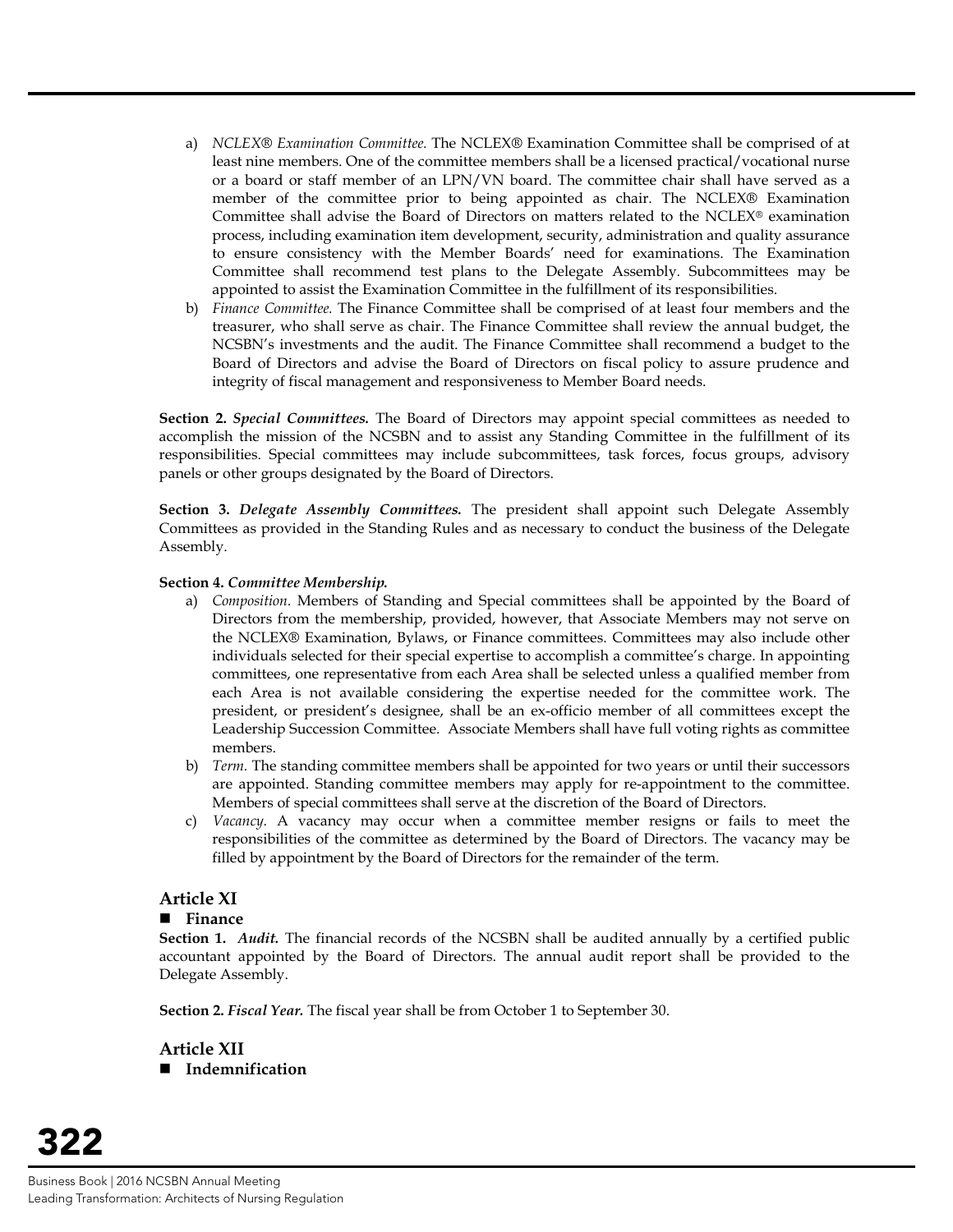**Section 1.** *Direct Indemnification.* To the full extent permitted by, and in accordance with the standards and procedures prescribed by Sections 5741 through 5750 of the Pennsylvania Nonprofit Corporation Law of 1988 or the corresponding provision of any future Pennsylvania statute, the corporation shall indemnify any person who was or is a party or is threatened to be made a party to any threatened, pending, or completed action, suit or proceeding, whether civil, criminal, administrative or investigative, by reason of the fact that he or she is or was a director, officer, employee, agent or representative of the corporation, or performs or has performed volunteer services for or on behalf of the corporation, or is or was serving at the request of the corporation as a director, officer, employee, agent or representative of another corporation, partnership, joint venture, trust or other enterprise, against expenses (including but not limited to attorney's fees), judgments, fines and amounts paid in settlement actually and reasonably incurred by the person in connection with such action, suit or proceeding.

**Section 2.** *Insurance.* To the full extent permitted by Section 5747 of the Pennsylvania Nonprofit Corporation Law of 1988 or the corresponding provision of any future Pennsylvania statute, the corporation shall have power to purchase and maintain insurance on behalf of any person who is or was a director, officer, employee, agent or representative of the corporation, or performs or has performed volunteer services for or on behalf of the corporation, or is, or was serving at the request of the corporation as a director, officer, employee, agent or representative of another corporation, partnership, joint venture, trust or other enterprise, against any liability asserted against him or her and incurred by him or her in any such capacity, whether or not the corporation would have the power to indemnify him or her against such liability under the provisions of Section 1 of this Article.

**Section 3.** *Additional Rights.* Pursuant to Section 5746 of the Pennsylvania Nonprofit Corporation Law of 1988 or the corresponding provisions of any future Pennsylvania statute, any indemnification provided pursuant to Sections 1 or 2 of this Article shall:

- a) not be deemed exclusive of any other rights to which a person seeking indemnification may be entitled under any future bylaw, agreement, vote of members or disinterested directors or otherwise, both as to action in his or her official capacity and as to action in another capacity while holding such official position; and
- b) continue as to a person who has ceased to be a director, officer, employee, agent or representative of, or provider of volunteer services for or on behalf of the corporation and shall inure to the benefit of the heirs, executors and administrators of such a person.

## **Article XIII**

#### **Parliamentary Authority**

The rules contained in the current edition of *Robert's Rules of Order Newly Revised* shall govern the NCSBN in all cases not provided for in the articles of incorporation, bylaws and any special rules of order adopted by the NCSBN.

## **Article XIV**

#### **Amendment of Bylaws**

Section 1. *Amendment and Notice.* These bylaws may be amended at any Annual Meeting or special session of the Delegate Assembly upon:

- a) written notice to the Member Boards of the proposed amendments at least 45 days prior to the Delegate Assembly session and a two-thirds affirmative vote of the delegates present and voting; or
- b) written notice that proposed amendments may be considered at least five days prior to the Delegate Assembly session and a three-quarters affirmative vote of the delegates present and voting.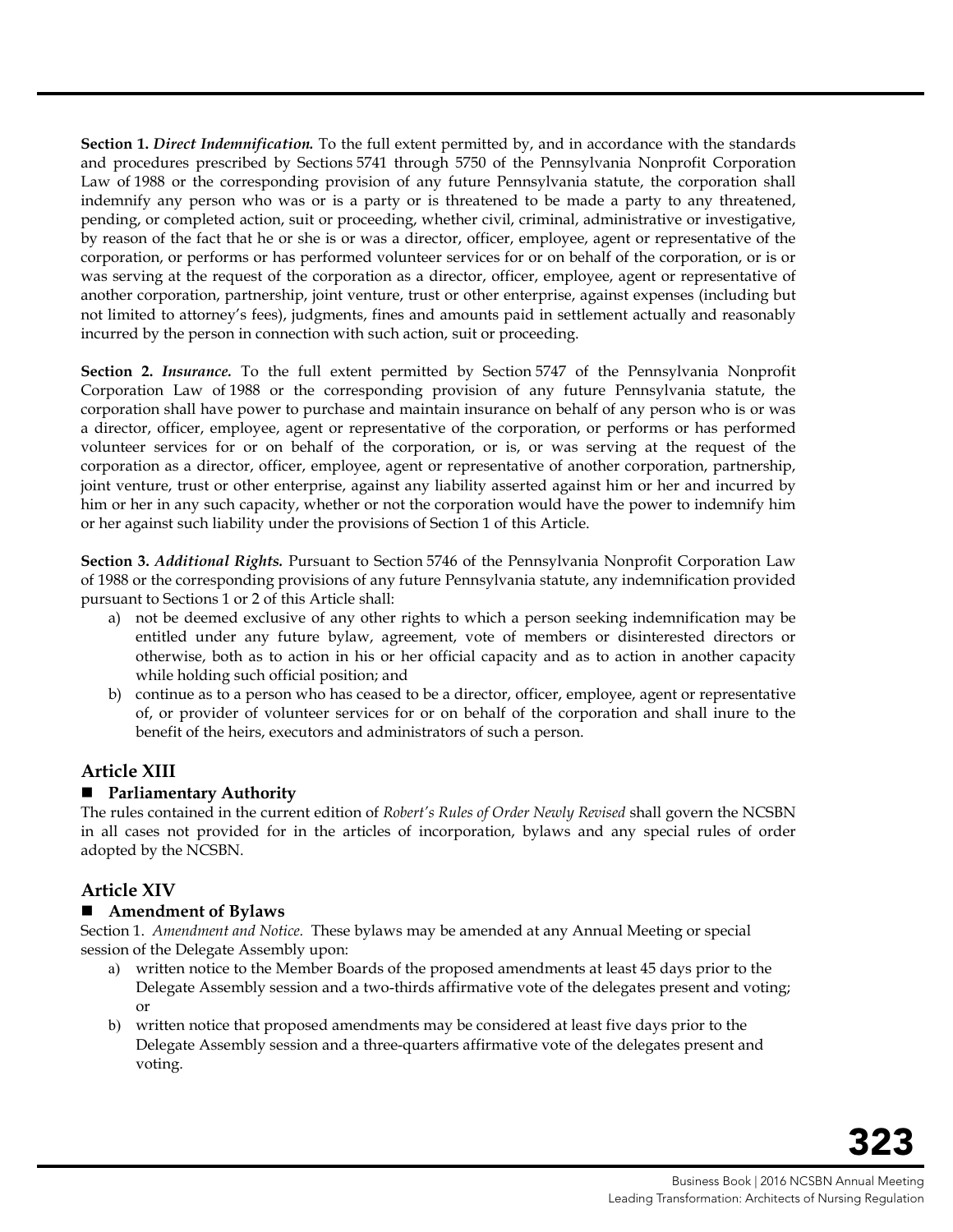In no event shall any amendments be adopted without at least five days written notice prior to the Delegate Assembly session that proposed amendments may be considered at such session.

Section 2. *Bylaws Committee.* A Bylaws committee composed of board members from Member Boards and/or employees of Member Boards may be appointed by the Board of Directors to review and make recommendations on proposed bylaw amendments as directed by the Board of Directors or the Delegate Assembly.

## **Article XV**

#### **Dissolution**

**Section 1.** *Plan.* The Board of Directors at an annual, regular or special meeting may formulate and adopt a plan for the dissolution of the NCSBN. The plan shall provide, among other things, that the assets of the NCSBN be applied as follows:

Firstly, all liabilities and obligations of the NCSBN shall be paid or provided for.

Secondly, any assets held by the NCSBN which require return, transfer or conveyances, as a result of the dissolution, shall be returned, transferred or conveyed in accordance with such requirement.

Thirdly, all other assets, including historical records, shall be distributed in considered response to written requests of historical, educational, research, scientific or institutional health tax exempt organizations or associations, to be expended toward the advancement of nursing practice, regulation and the preservation of nursing history.

**Section 2.** *Acceptance of Plan.* Such plan shall be acted upon by the Delegate Assembly at an Annual or legally constituted special session called for the purpose of acting upon the proposal to dissolve. A majority of all Delegates present at a meeting at which a quorum is present must vote affirmatively to dissolve.

**Section 3.** *Conformity to Law.* Such plan to dissolve must conform to the law under which NCSBN is organized and to the Internal Revenue Code concerning dissolution of exempt corporations. This requirement shall override the provisions of Sections 1 and 2 herein.